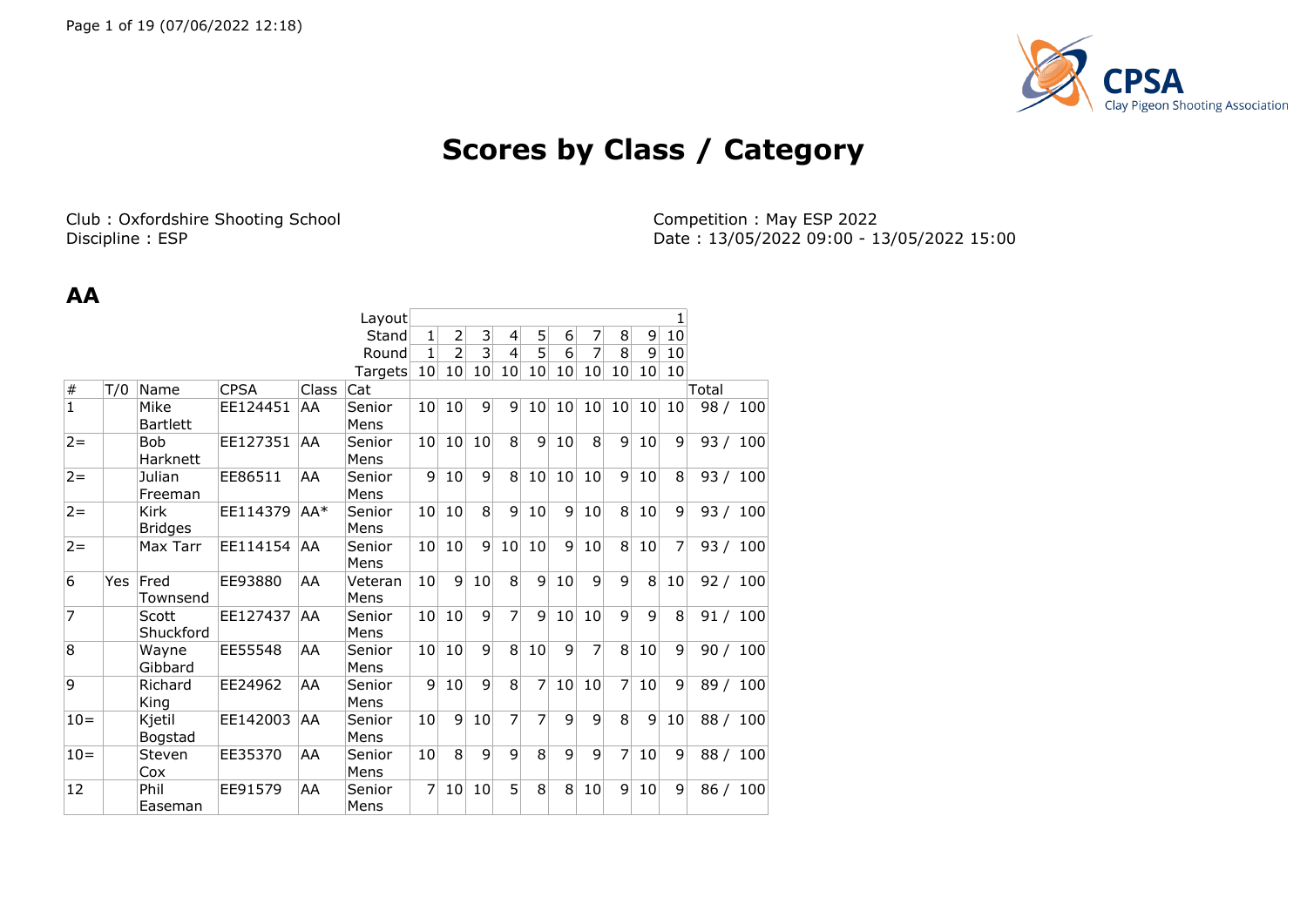

| -- | Louis         | <b>FF125001</b> | AΑ | -<br>. Senier | ⇁ | a | الت | ۹l | $\sim$<br>υ.<br>___ | O |  | 8 | $\sim$<br>⊥∪l' |
|----|---------------|-----------------|----|---------------|---|---|-----|----|---------------------|---|--|---|----------------|
|    | <b>Havter</b> |                 |    | ˈMens         |   |   |     |    |                     |   |  |   |                |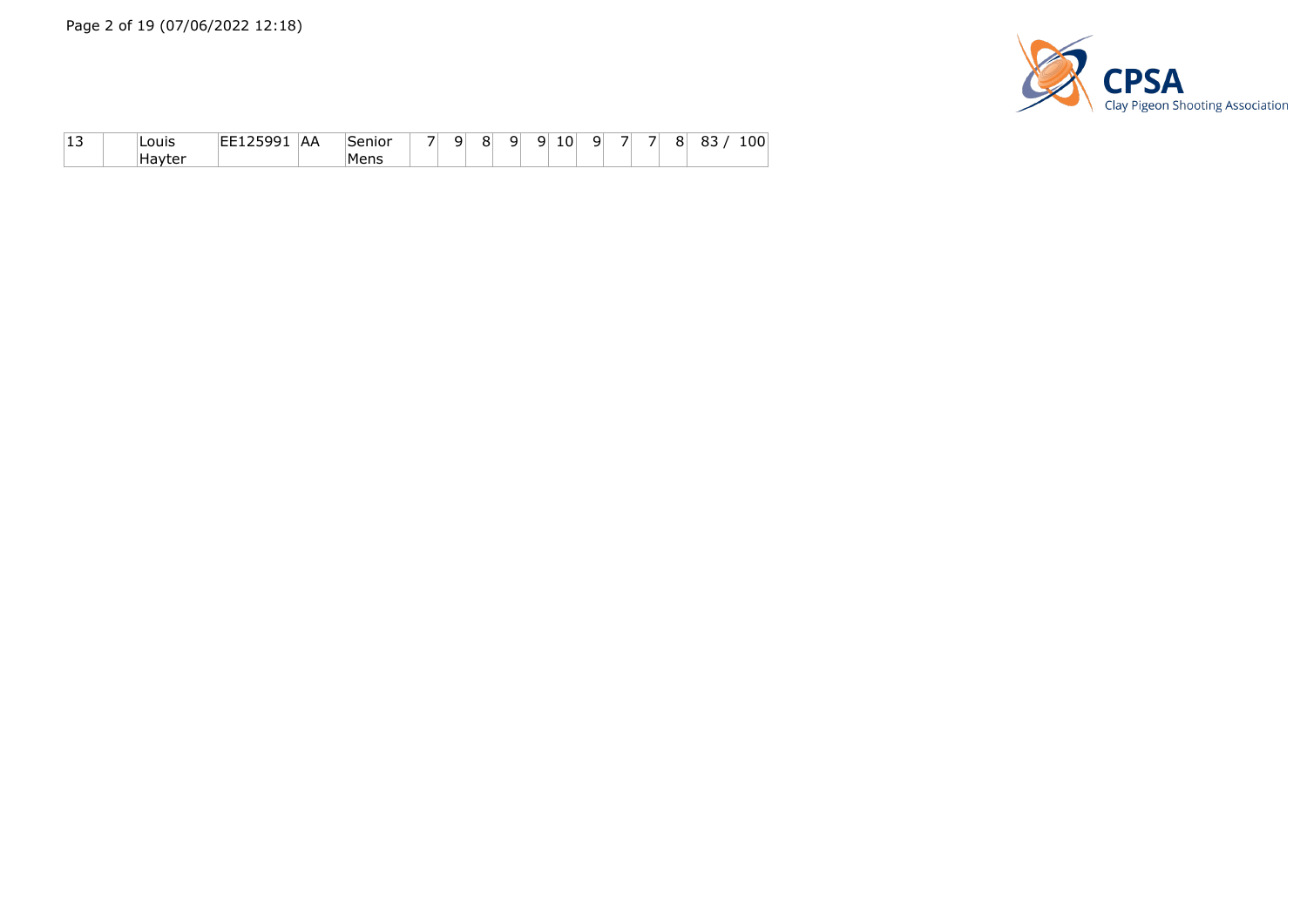

**A**

|                |            |                         |             |              | Layout          |                |                 |                |                |                |                |                 |                 |                | 1              |       |          |
|----------------|------------|-------------------------|-------------|--------------|-----------------|----------------|-----------------|----------------|----------------|----------------|----------------|-----------------|-----------------|----------------|----------------|-------|----------|
|                |            |                         |             |              | Stand           | $\mathbf{1}$   | 2               | 3              | 4              | 5              | 6              | 7               | 8               | 9              | 10             |       |          |
|                |            |                         |             |              | Round           | 1              | $\overline{2}$  | $\overline{3}$ | $\overline{4}$ | $\overline{5}$ | $\overline{6}$ | $\overline{7}$  | $\overline{8}$  | 9              | 10             |       |          |
|                |            |                         |             |              | Targets         | 10             | 10              | 10             | 10             | 10             | 10             | 10 <sup>1</sup> | 10              | 10             | 10             |       |          |
| $\#$           | T/0        | Name                    | <b>CPSA</b> | <b>Class</b> | Cat             |                |                 |                |                |                |                |                 |                 |                |                | Total |          |
| $\overline{1}$ |            | Robert<br>Honour        | EE128554    | A            | Senior<br>Mens  | 10             | 9               | 9              | 10             | 9              | 10             | $\overline{7}$  | 10 <sup>1</sup> | 10             | $\overline{7}$ |       | 91 / 100 |
| $\overline{2}$ |            | Timothy<br>Richards     | EE110913    | A            | Senior<br>Mens  | $\overline{9}$ | 10              | 9              | 7              | 10             | 10             | $\overline{8}$  | $\overline{8}$  | $\overline{9}$ | 9              |       | 89 / 100 |
| $3 =$          |            | John<br>Broomfield      | EE95761     | Α            | Senior<br>Mens  | 8              | 10              | 10             | 9              | 9              | 8              | 10              | $\overline{7}$  | 10             | 7              |       | 88 / 100 |
| $3 =$          |            | Keith<br>Smith          | EE16608     | Α            | Veteran<br>Mens | 10             | 10              | 9              | $\overline{4}$ | 8              | 10             | 10              | 8               | 10             | 9              |       | 88 / 100 |
| $3 =$          |            | Oliver<br><b>Baylis</b> | EE127518    | A            | Senior<br>Mens  | 7              | 10              | 10             | 9              | 8              | 8              | 8               | 9               | 10             | 9              |       | 88 / 100 |
| $3 =$          | Yes        | Scott<br>Leonard        | EE128196    | A            | Senior<br>Mens  | 9              | $\overline{7}$  | 9              | 9              | 6              | 10             | 10              | 10              | 10             | 8              |       | 88 / 100 |
| $7 =$          | Yes        | Martin<br>Ferrett       | EE22032     | Α            | Senior<br>Mens  | 9              | $\overline{9}$  | 9              | 10             | $\mathbf{q}$   | 10             | $\overline{9}$  | $6\overline{6}$ | $\overline{8}$ | 6              |       | 85 / 100 |
| $7 =$          | <b>Yes</b> | Paul<br>Rogers          | EE105290    | A            | Veteran<br>Mens | 8              | 10              | 9              | 10             | 8              | 8 <sup>°</sup> | 8               | $\overline{7}$  | 9              | 8              |       | 85 / 100 |
| $9=$           |            | Gary<br>Hamilton        | EE129927    | A            | Senior<br>Mens  | 9              | 8               | 8              | 8              | 10             | 8 <sup>°</sup> | 8               | 10              | 8              | 6              |       | 83 / 100 |
| $9=$           |            | Nick Selby              | EE140595    | A            | Senior<br>Mens  | 8              | 10              | 8              | 7              | $\overline{7}$ | 9              | 8               | 10              | 9              | $\overline{7}$ |       | 83 / 100 |
| $9=$           |            | Sean<br>Pritchard       | EE141090    | A            | Senior<br>Mens  | 9              | $6\overline{6}$ | 9              | 8              | 9              | 10             | 9               | $\overline{7}$  | 9              | 7              |       | 83 / 100 |
| 12             | <b>Yes</b> | David<br>Pryce          | EE61653     | A            | Veteran<br>Mens | 8              | 9               | 10             | $\overline{7}$ | 8              | 10             | 8               | 6               | 9              | 6              |       | 81 / 100 |
| 13             |            | Neil<br>Padfield        | EE98578     | A            | Veteran<br>Mens | 8              | 10              | 9              | 9              | $\overline{6}$ | 10             | $\overline{9}$  | $\overline{6}$  | 8              | 5              |       | 80 / 100 |
| $14=$          | Yes        | Chris<br>Collison       |             | $A^*$        | Veteran<br>Mens | $\mathsf{q}$   | 8               | 8              | 9              | $\overline{5}$ | 9              | $\overline{7}$  | $\overline{8}$  | 9              | 6              |       | 78 / 100 |
| $14 =$         |            | Layne<br>Chisholm       | EE139968    | A            | Veteran<br>Mens | 8              | 8               | 7              | 7              | $\overline{7}$ | 10             | 8               | 9               | 9              | 5              |       | 78 / 100 |
| 16             | Yes        | Graham<br>Hayes         |             | $A^*$        | Veteran<br>Mens | 8              | 9               | 6              | 6              | $\overline{7}$ | 9              | 9               | 7               | $\overline{7}$ | 8              |       | 76 / 100 |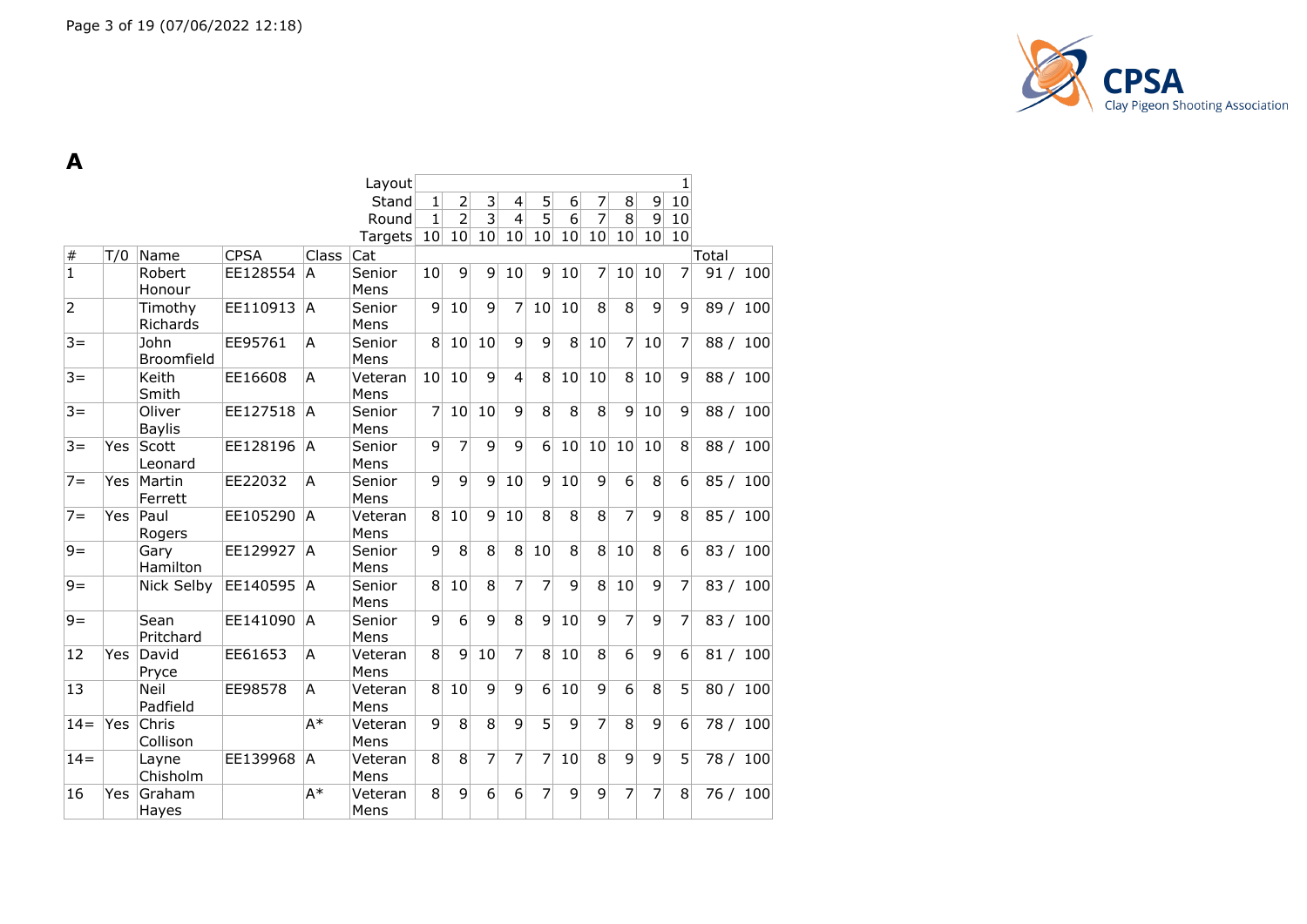

|    | Yes l | Richard        | EE137639 | Ά | Veteran |   | 6 | 6 |   | 8 | 10 | 10 | 6 | 74. | 100 |
|----|-------|----------------|----------|---|---------|---|---|---|---|---|----|----|---|-----|-----|
|    |       | Dixon          |          |   | Mens    |   |   |   |   |   |    |    |   |     |     |
| 18 |       | Yes Nick Burns | EE137523 |   | Senior  | a |   | J | o | q |    | ັ  |   | 63  | 100 |
|    |       |                |          |   | Mens    |   |   |   |   |   |    |    |   |     |     |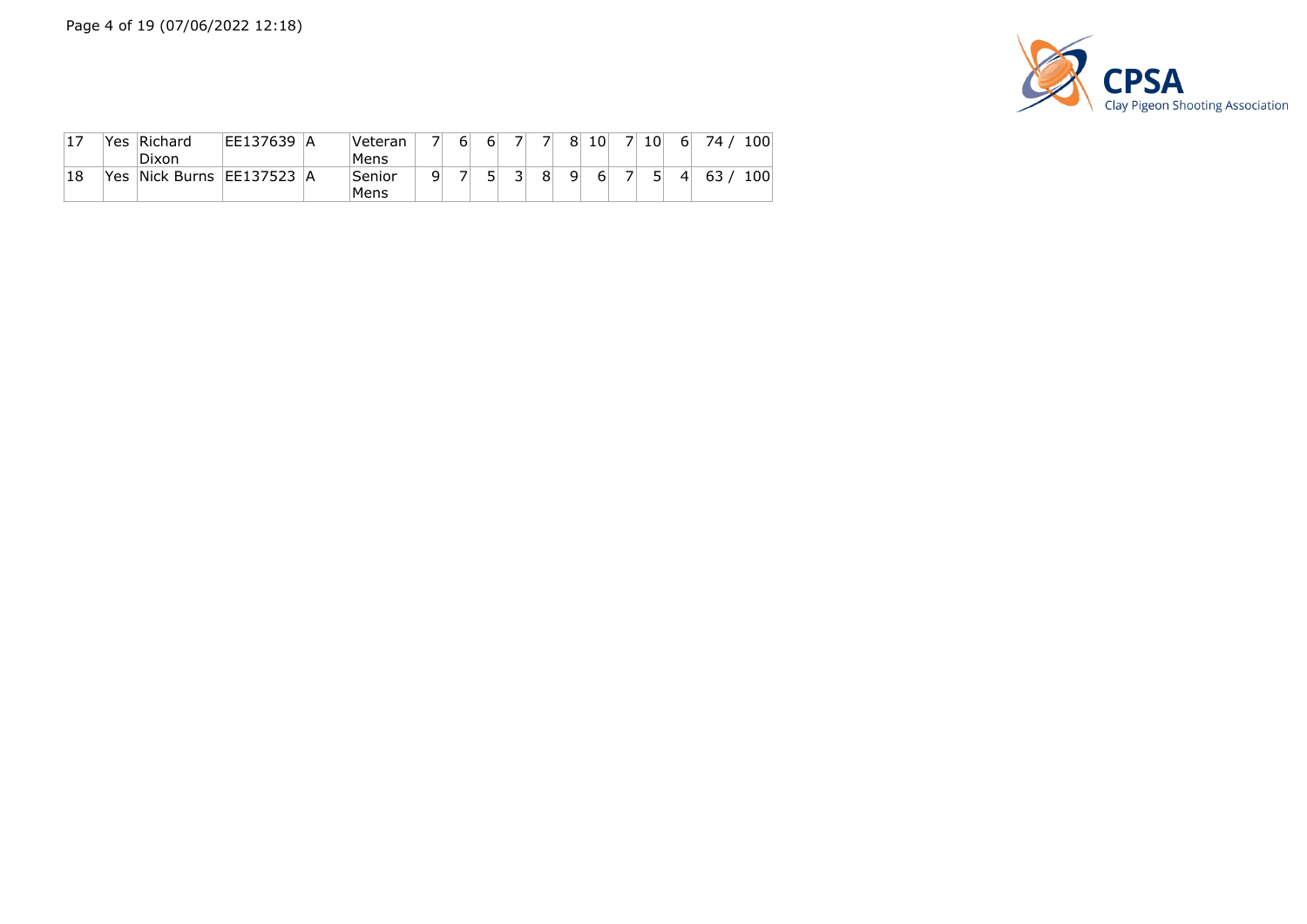

**B**

|        |      |                        |             |              | Layout           |                  |                |                |                 |                |                  |                |                |                | 1              |       |          |
|--------|------|------------------------|-------------|--------------|------------------|------------------|----------------|----------------|-----------------|----------------|------------------|----------------|----------------|----------------|----------------|-------|----------|
|        |      |                        |             |              | Stand            | 1                | $\overline{2}$ | $\vert$ 3      | $\vert 4 \vert$ | 5              | $6 \overline{6}$ | 7              | 8 <sup>1</sup> | 9              | 10             |       |          |
|        |      |                        |             |              | Round            | $\mathbf{1}$     | $\overline{2}$ | $\overline{3}$ | $\overline{4}$  | $\overline{5}$ | $\overline{6}$   | $\overline{7}$ | 8              | $\overline{9}$ | 10             |       |          |
|        |      |                        |             |              | Targets          | 10               | 10             | 10             | 10              | 10             | 10               | 10             | 10             | 10             | 10             |       |          |
| $\#$   | T/0  | Name                   | <b>CPSA</b> | <b>Class</b> | Cat              |                  |                |                |                 |                |                  |                |                |                |                | Total |          |
| 1      | Yes  | Tim Abbott             | EE126746    | B            | Senior<br>Mens   | 9                | 7              | 10             | $\vert 9 \vert$ | 10             | 8                | 8              | 9              | 10             | 10             |       | 90 / 100 |
| $2 =$  |      | Ernie<br>Hemmings      | EE112767    | B            | Veteran<br>Mens  | 9                | 9              | 8              | 7               | 5              | 10               | 9              | 9              | 8              | 10             |       | 84 / 100 |
| $2 =$  |      | Mark Wilson EE107452   |             | <sup>B</sup> | Senior<br>Mens   | 8                | 8              | 7              | 9               | 8              | 10               | 9              | 9              | 10             | 6              |       | 84 / 100 |
| $4=$   |      | Alex Jessett EE139674  |             | ΙB           | Senior<br>Mens   | 8                | $\overline{7}$ | $\overline{8}$ | 9               | 9              | 10               | $\overline{9}$ | 7              | 9              | 7              |       | 83 / 100 |
| $4 =$  | Yes  | Andy Powell EE968      |             | B            | Senior<br>Mens   | 9                | 9              | 7              | $6 \mid$        | 10             | 10               | 8 <sup>1</sup> | 7              | 9              | 8              |       | 83 / 100 |
| $4=$   | Yes. | Roger<br>Carter        | EE143000    | ΙB           | Veteran<br>Mens  | 10               | 10             | 10             | 7               | 8              | 9                | 8              | 6              | 9              | 6              |       | 83 / 100 |
| $7 =$  |      | Chelsea<br>King        | EE138618    | ΙB           | Senior<br>Ladies | 7                | 10             | 9              | 8               | $6 \vert$      | 10               | 9              | $\overline{6}$ | $\overline{9}$ | 8              |       | 82 / 100 |
| $7 =$  |      | Simon<br>Dutton        | EE143165    | <b>B</b>     | Senior<br>Mens   | 10               | 6              | 9              | $\overline{7}$  | 8              | 8                | 9              | 10             | $\overline{6}$ | 9              |       | 82 / 100 |
| $9 =$  |      | Joshua<br>Millar       | EE141988    | <b>B</b>     | Senior<br>Mens   | 10               | 9              | $\overline{9}$ | 10              | 10             | 8 <sup>1</sup>   | $\overline{5}$ | $\mathbf{1}$   | 10             | $\mathbf{q}$   |       | 81 / 100 |
| $9 =$  |      | Matthew<br>Lawless     | EE143470    | ΙB           | Senior<br>Mens   | 10               | 9              | 7              | 9               | $\overline{5}$ | 9                | 9              | 8              | 9              | 6              |       | 81 / 100 |
| $11 =$ |      | Yes Anthony<br>Pedley  | EE84851     | B            | Veteran<br>Mens  | $6 \overline{6}$ | $\overline{5}$ | 9              | 8               | 8              | 10               | $\overline{9}$ | 8              | 8              | 8              |       | 79 / 100 |
| $11 =$ |      | John Cutler            | EE136263    | B            | Veteran<br>Mens  | 9                | 8              | 10             | $\overline{6}$  | 8              | 8 <sup>1</sup>   | $\overline{7}$ | $\overline{7}$ | $\overline{7}$ | 9              |       | 79 / 100 |
| $13 =$ |      | Christopher<br>Wigmore | EE135318    | <sup>B</sup> | Veteran<br>Mens  | 10               | 9              | 7              | 6               | $\overline{7}$ | 9                | 9              | 9              | $\overline{7}$ | $\overline{4}$ |       | 77 / 100 |
| $13 =$ |      | Michael<br>Williams    | EE133922    | <sup>B</sup> | Veteran<br>Mens  | 7                | 9              | 8              | 7               | 5              | 9                | 10             | 8              | 10             | $\overline{4}$ |       | 77 / 100 |
| 15     |      | Yes Andy<br>Allaway    | EE140690    | <b>B</b>     | Senior<br>Mens   | 7                | $\overline{7}$ | 9              | 7               | 8              | 8 <sup>1</sup>   | $\overline{7}$ | 7              | 8              | 8              |       | 76 / 100 |
| 16     |      | Roger<br>Hartland      | EE131152    | <sup>B</sup> | Veteran<br>Mens  | 9                | 9              | 7              | $\overline{9}$  | 5              | 9                | $\overline{5}$ | $\overline{3}$ | $\overline{8}$ | $\mathbf{q}$   |       | 73 / 100 |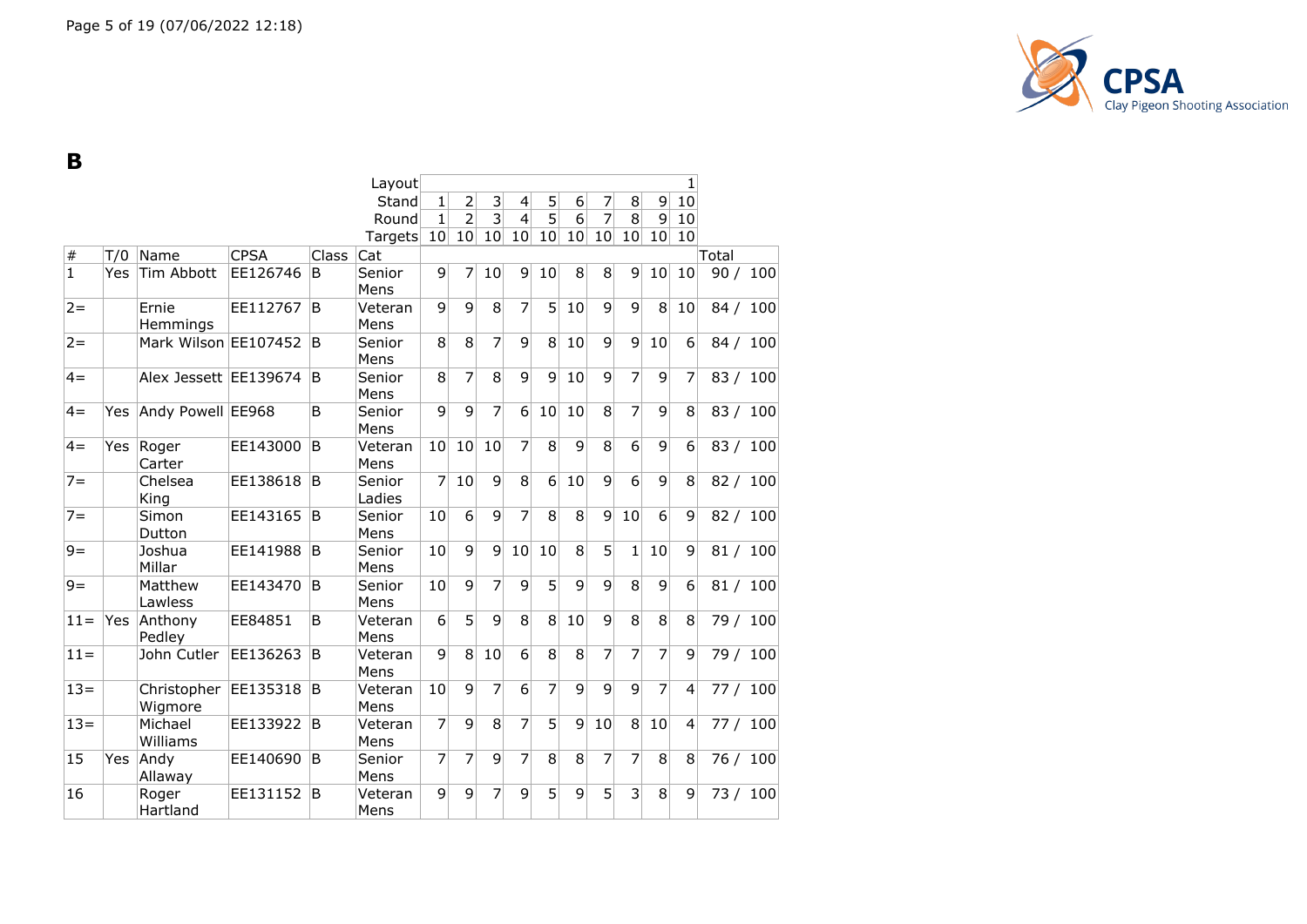

| $17 =$ | Yes  | Ian Forbes           |          | $B*$ | Veteran<br>Mens   | 6              | 8               | 8 | 7 | 6 | 8               | 10 | 8              | 6 | 5              | 72 / 100    |
|--------|------|----------------------|----------|------|-------------------|----------------|-----------------|---|---|---|-----------------|----|----------------|---|----------------|-------------|
| $17 =$ |      | Kevin Walsh EE106527 |          | B    | Veteran<br>Mens   | 5              | 9               | 8 | 6 | 8 | 8               | 8  | 6              | 7 | 7              | 72 / 100    |
| $19=$  | Yes. | Julie Powell         | EE146493 | B*   | Senior<br>Ladies  | 6              | 7               | 6 | 7 | 9 | 10 <sup>1</sup> | 8  | 7              | 5 | 6              | 71 / 100    |
| $19 =$ | Yes  | Ricky Davis          | EE114593 | ΙB   | Veteran<br>Mens   | 6              | 6               | 8 | 6 | 7 | 10 <sup>1</sup> | 7  | 5              | 9 | 7              | 71/<br>100  |
| $21 =$ |      | Ian<br>Saunders      | EE143599 | B    | Senior<br>Mens    | 5              | 8               | 8 | 6 | 5 | 8               | 9  | 7              | 6 | 8              | 70/<br>100  |
| $21 =$ | Yes  | Tom Dancer EE105838  |          | B    | Veteran<br>Mens   | 8              | 8               | 8 | 7 | 9 | 6               | 7  | 5              | 7 | 5              | 70 /<br>100 |
| 23     | Yes  | Trevor<br>Edden      | EE131850 | lB.  | Senior<br>Mens    | 7              | $\overline{7}$  | 9 | 4 | 6 | 10              | 4  | 7              | 9 | 6              | 69/<br>100  |
| 24     |      | Jamie<br>Whitton     | EE131275 | lB.  | Senior<br>Mens    | 7              | $\overline{7}$  | 6 | 8 | 5 | 6               | 7  | $\overline{4}$ | 7 | 9              | 100<br>66 / |
| 25     | Yes  | Guy Rudd             | EE133800 | B    | Senior<br>Mens    | 9              | 6               | 7 | 5 | 3 | 9               | 9  | 8              | 6 | $\overline{3}$ | 65 /<br>100 |
| 26     | Yes  | Paul<br>Sawitzki     | EE132066 | B    | Veteran<br>Mens   | $\overline{4}$ | 8               | 9 | 5 | 1 | 8               | 8  | 8              | 9 | $\overline{4}$ | 100<br>64 / |
| 27     |      | Paul Fox             | EE62465  | B    | Veteran<br>Mens   | 5              | 8               | 5 | 3 | 6 | 8               | 8  | 4              | 8 | 7              | 100<br>62 / |
| 28     | Yes. | Deb Quigley EE133279 |          | B    | Veteran<br>Ladies | 6              | 10 <sup>1</sup> | 6 | 3 | 4 | 7               | 5  | 8              | 6 | 3              | 58 /<br>100 |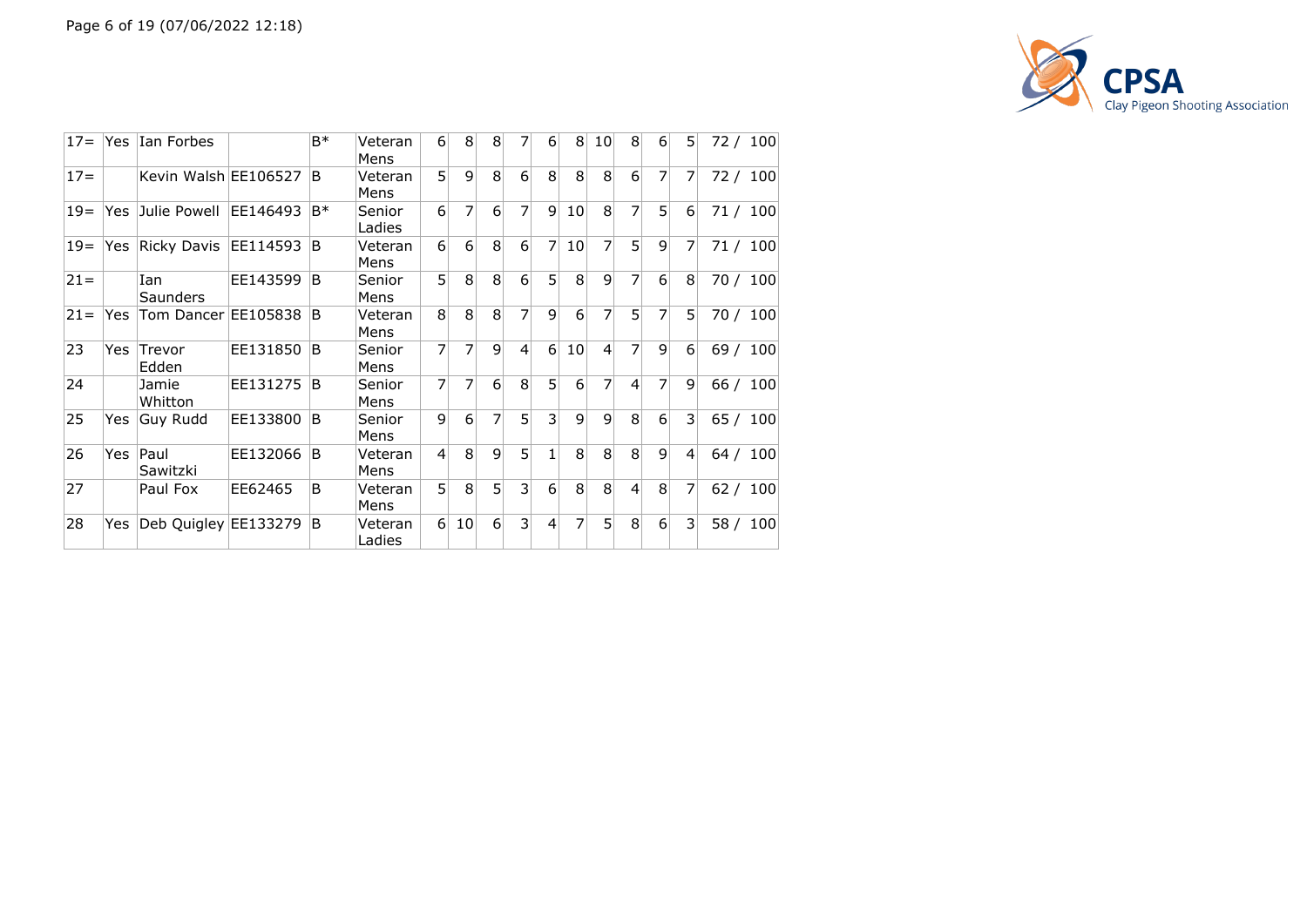

**C**

|                         |            |                    |             |                  | Layout            |                 |                 |                |                |                |                |                         |                 |                | 1              |       |          |
|-------------------------|------------|--------------------|-------------|------------------|-------------------|-----------------|-----------------|----------------|----------------|----------------|----------------|-------------------------|-----------------|----------------|----------------|-------|----------|
|                         |            |                    |             |                  | Stand             | $\mathbf{1}$    | $\overline{2}$  | 3              | 4              | 5              | 6              | $\overline{7}$          | 8               | 9              | 10             |       |          |
|                         |            |                    |             |                  | Round             | 1               | $\overline{2}$  | $\overline{3}$ | $\overline{4}$ | $\overline{5}$ | $\overline{6}$ | $\overline{7}$          | 8               | 9              | 10             |       |          |
|                         |            |                    |             |                  | Targets           | 10 <sup>1</sup> | 10              | 10             | 10             | 10             | 10             | 10                      | 10              | 10             | 10             |       |          |
| $\#$                    | T/0        | Name               | <b>CPSA</b> | Class            | Cat               |                 |                 |                |                |                |                |                         |                 |                |                | Total |          |
| 1                       |            | Cameron<br>Southam | EE143702    | C                | Colt<br>Mens      | 9               | $\overline{9}$  | 9              | 10             | $\overline{7}$ | 10             | 8                       | 5               | 10             | 7              |       | 84 / 100 |
| 2                       | Yes        | James<br>Foster    | EE117379    | $\mathsf{C}$     | Senior<br>Mens    | $\mathbf{q}$    | $\overline{7}$  | 8              | $6 \mid$       | $\overline{7}$ | 10             | 8                       | 8               | 8              | 8              | 79/   | 100      |
| $\overline{\mathbf{3}}$ |            | Paul<br>Walker     | EE117074    | IC               | Veteran<br>Mens   | 10              | 8               | 8              | $6 \mid$       | $\overline{7}$ | 10             | 6                       | $\overline{9}$  | $\overline{4}$ | $\overline{7}$ |       | 75 / 100 |
| 4                       | Yes        | Lyndon<br>Harper   | EE129594    | C                | Senior<br>Mens    | $\overline{7}$  | $\overline{7}$  | 8              | 8              | $\overline{8}$ | 7              | 9                       | 4               | $\overline{9}$ | 5              | 72/   | 100      |
| 5                       |            | Marcus<br>Langford | EE146517    | $\mathsf{C}$     | Senior<br>Mens    | $\overline{7}$  | $\overline{4}$  | $\mathsf{q}$   | 4              | 8              | 9              | 6                       | $\overline{3}$  | 9              | $\mathsf{q}$   |       | 68 / 100 |
| 6                       | <b>Yes</b> | Simon<br>Cuthbert  | EE144084    | $\mathsf{C}$     | Senior<br>Mens    | $\overline{7}$  | $\overline{5}$  | 9              | 8              | $\overline{5}$ | 6              | 8                       | 6               | $\overline{5}$ | 8              |       | 67 / 100 |
| 7                       | <b>Yes</b> | Anette<br>May      |             | $\overline{C^*}$ | Veteran<br>Ladies | $\overline{8}$  | $\overline{7}$  | $\overline{7}$ | $\overline{7}$ | $\overline{7}$ | $\overline{9}$ | $\overline{\mathbf{3}}$ | $\overline{5}$  | $\overline{6}$ | 4              |       | 63 / 100 |
| 8                       | Yes        | Joe<br>Blundell    |             | $\overline{C^*}$ | Veteran<br>Mens   | 6               | 8               | 5              | 5              | 8              | 5              | 5                       | 6               | 10             | 3              |       | 61 / 100 |
| 9                       | <b>Yes</b> | Steve<br>Daniels   | EE144887    | C                | Veteran<br>Mens   | $\overline{7}$  | $\overline{4}$  | 8              | 5 <sup>1</sup> | $\overline{7}$ | 7              | $\overline{5}$          | 5               | $\overline{4}$ | $\overline{7}$ |       | 59 / 100 |
| $10 =$                  |            | Ben<br>Gillam      | EE142849    | C                | Senior<br>Mens    | $\overline{3}$  | $\overline{7}$  | $\overline{7}$ | $\overline{6}$ | $\overline{4}$ | 7              | $\overline{6}$          | $\overline{3}$  | 9              | 6              |       | 58 / 100 |
| $10 =$                  |            | Mark<br>Johnson    |             | $C^*$            | Veteran<br>Mens   | $\overline{7}$  | $6\overline{6}$ | 5              | $\overline{6}$ | $\overline{6}$ | 9              | 5                       | $\overline{7}$  | $\mathbf{1}$   | 6              |       | 58 / 100 |
| $12 =$                  |            | Gary<br>Marsh      | EE118751    | C                | Veteran<br>Mens   | 6               | 5               | $\overline{7}$ | $\overline{3}$ | $\overline{4}$ | 6              | $\overline{7}$          | 3               | $\overline{4}$ | 8              |       | 53 / 100 |
| $12 =$                  | <b>Yes</b> | Ricky<br>Davis     | EE115946    | C                | Senior<br>Mens    | 6               | $\overline{7}$  | $\overline{5}$ | $\overline{2}$ | $\overline{5}$ | 8              | $\overline{4}$          | 9               | $\overline{2}$ | 5              |       | 53 / 100 |
| 14                      | <b>Yes</b> | Steve<br>Roach     |             | $C^*$            | Veteran<br>Mens   | $6\overline{6}$ | $\overline{4}$  | $\overline{3}$ | $\overline{5}$ | $\overline{7}$ | $\overline{4}$ | $\overline{7}$          | $6\overline{6}$ | $\overline{8}$ | 2              |       | 52 / 100 |
| 15                      | Yes        | Cheryl<br>Moore    | EE142041    | C                | Senior<br>Ladies  | 7               | $\overline{7}$  | 5              | $\overline{0}$ | $\overline{4}$ | 7              | $\overline{7}$          | $\overline{2}$  | $\overline{4}$ | $\overline{4}$ |       | 47 / 100 |
| 16                      | Yes        | Claire<br>Thornton |             | $C^*$            | Veteran<br>Ladies | 8               | 2               | 8              | 4              | 3              | 6              | 3                       | 5               | $\overline{0}$ | 3              |       | 42 / 100 |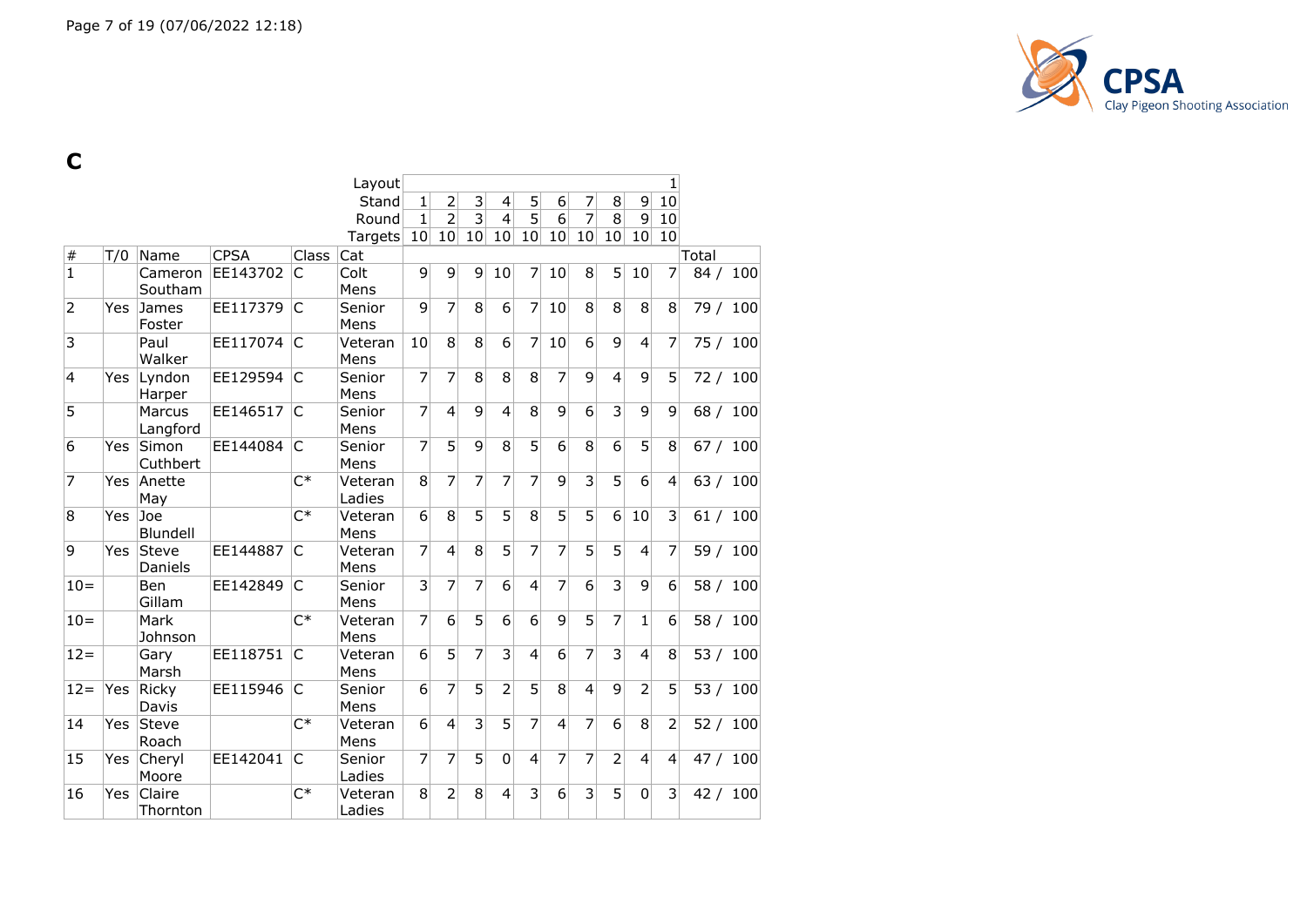Page 8 of 19 (07/06/2022 12:18)

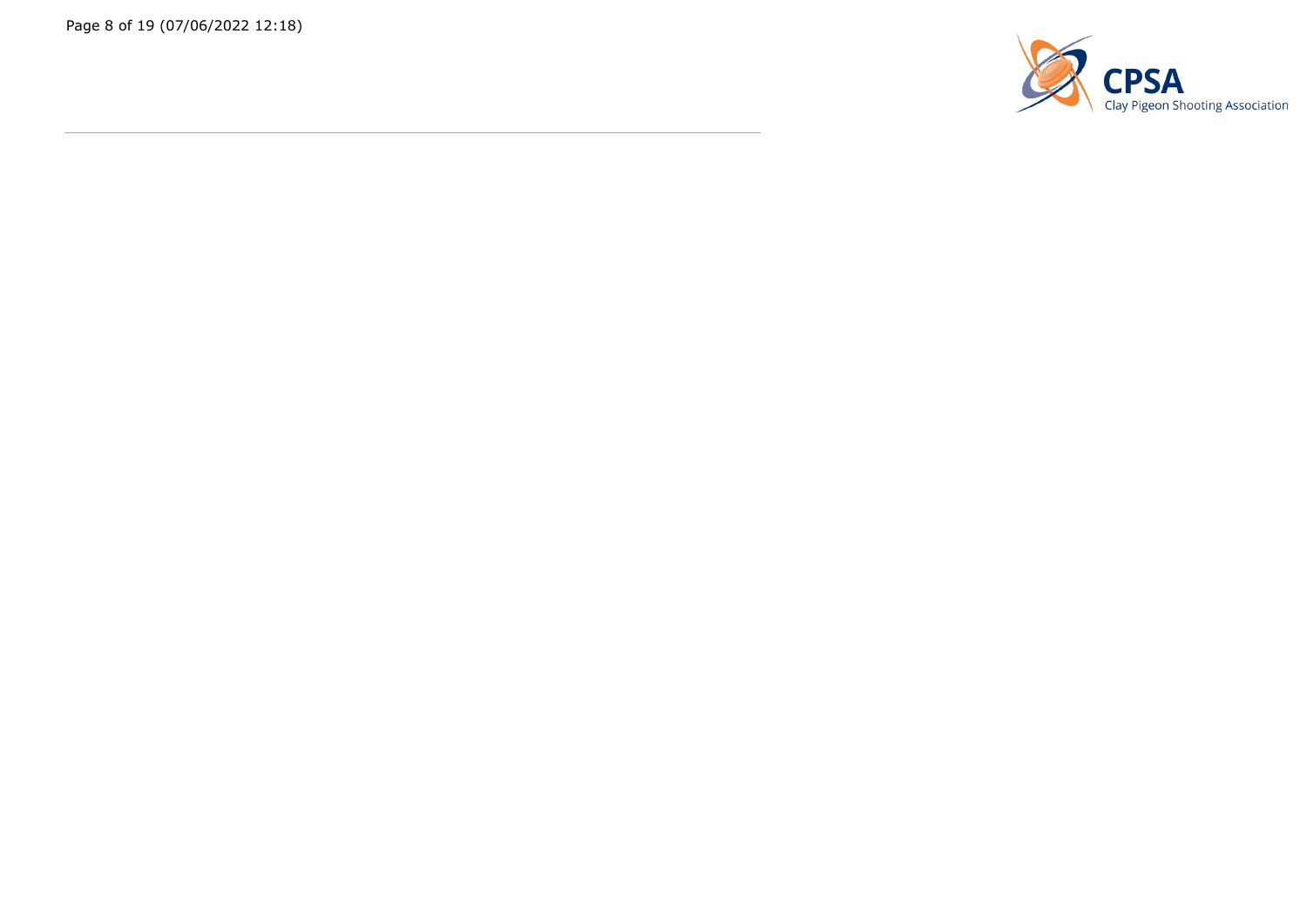

# **Colt**

|   |     |         |                    |           | Layout                    |                |   |   |    |   |                 |                 |                 |                 |     |       |     |
|---|-----|---------|--------------------|-----------|---------------------------|----------------|---|---|----|---|-----------------|-----------------|-----------------|-----------------|-----|-------|-----|
|   |     |         |                    |           | Stand                     |                |   | 3 | 4  | 5 | 6               |                 | 8               | 9               | 10  |       |     |
|   |     |         |                    |           | Round                     |                |   | 3 | 4  |   | 6               |                 | 8               | 9               | 10  |       |     |
|   |     |         |                    |           | Targets 10 10 10 10 10 10 |                |   |   |    |   |                 | 10 <sup>1</sup> | 10 <sup>1</sup> | 10 <sup>1</sup> | -10 |       |     |
| # | T/0 | Name    | <b>CPSA</b>        | Class Cat |                           |                |   |   |    |   |                 |                 |                 |                 |     | Total |     |
|   |     |         | Cameron   EE143702 |           | Colt                      | 9 <sub>l</sub> | 9 | 9 | 10 |   | 10 <sup>1</sup> | 8               | 5               | 10 <sup>1</sup> |     | 84    | 100 |
|   |     | Southam |                    |           | Mens                      |                |   |   |    |   |                 |                 |                 |                 |     |       |     |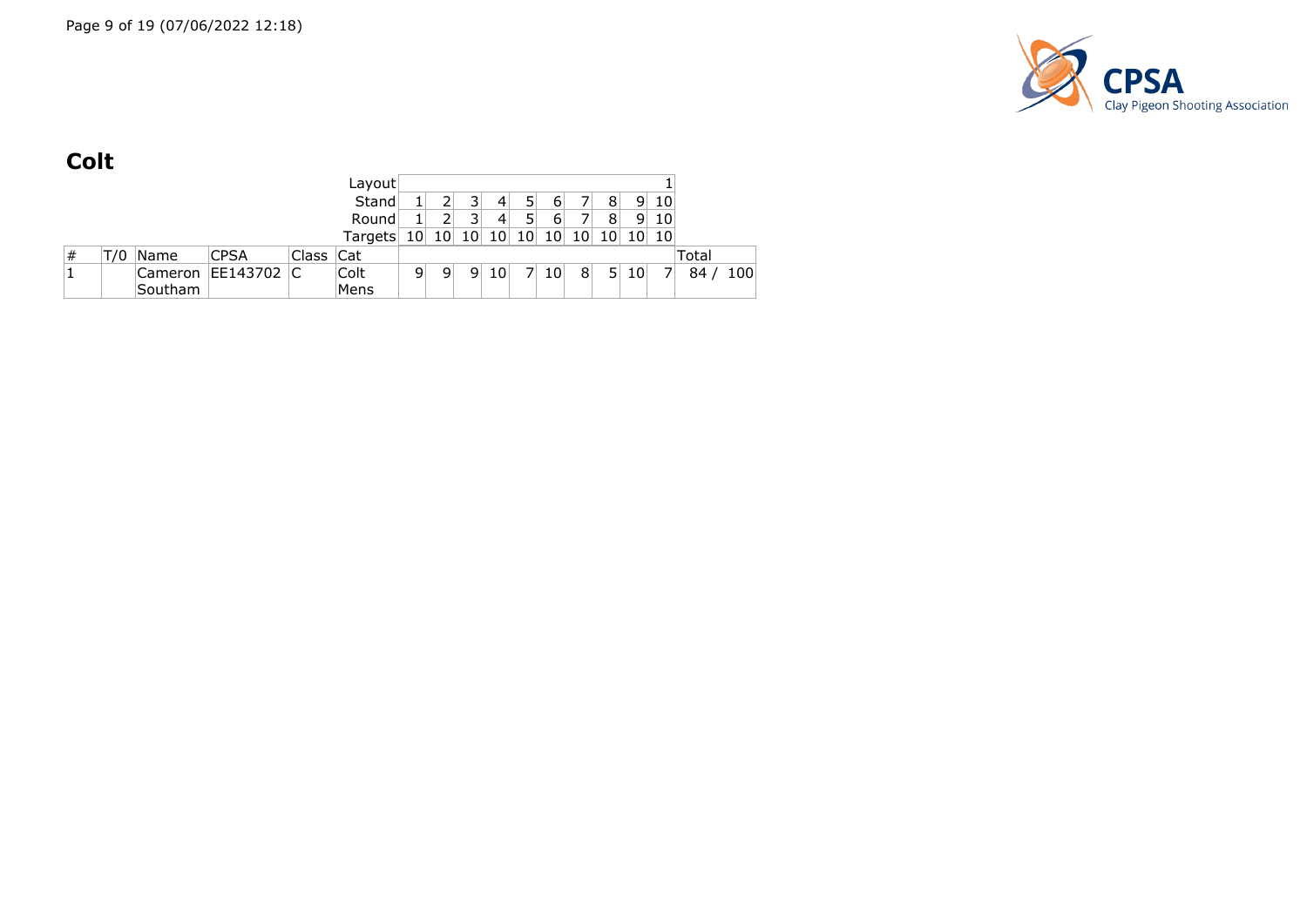

### **Ladies**

|                |     |                    |             |              | Layout            |                 |                 |                 |                 |                 |    |                 |    |                 |                 |       |     |
|----------------|-----|--------------------|-------------|--------------|-------------------|-----------------|-----------------|-----------------|-----------------|-----------------|----|-----------------|----|-----------------|-----------------|-------|-----|
|                |     |                    |             |              | Stand             | 1               | $\overline{2}$  | 3               | $\overline{4}$  | 5 <sup>1</sup>  | 6  |                 | 8  | $\overline{9}$  | 10              |       |     |
|                |     |                    |             |              | Round             |                 | 2               | 3               | 4               | 5               | 6  |                 | 8  | 9               | 10              |       |     |
|                |     |                    |             |              | Targets           | 10 <sup>1</sup> | 10 <sub>1</sub> | 10 <sup>1</sup> | 10 <sub>l</sub> | 10 <sub>1</sub> | 10 | 10 <sup>1</sup> | 10 | 10 <sup>1</sup> | 10 <sup>1</sup> |       |     |
| $\#$           | T/0 | Name               | <b>CPSA</b> | <b>Class</b> | Cat               |                 |                 |                 |                 |                 |    |                 |    |                 |                 | Total |     |
| 1              |     | Chelsea<br>King    | EE138618    | B            | Senior<br>Ladies  | 7               | 10 <sub>1</sub> | 9               | 8               | 6               | 10 | $\overline{9}$  | 6  | $\vert 9 \vert$ | 8               | 82/   | 100 |
| $\overline{2}$ | Yes | Julie<br>Powell    | EE146493    | B*           | Senior<br>Ladies  | 6               | 7               | 6               | 7               | 9               | 10 | 8               | 7  | 5 <sub>l</sub>  | 6               | 71/   | 100 |
| 3              | Yes | Anette<br>May      |             | $C^*$        | Veteran<br>Ladies | 8               | 7               | 7               | 7               | 7               | 9  | 3               | 5  | 6               | 4               | 63/   | 100 |
| $\overline{4}$ | Yes | Deb<br>Quigley     | EE133279    | B            | Veteran<br>Ladies | 6               | 10 <sup>1</sup> | 6               | 3               | 4               | 7  | 5               | 8  | 6               | 3               | 58 /  | 100 |
| 5              | Yes | Cheryl<br>Moore    | EE142041    | C            | Senior<br>Ladies  | 7               | 7               | 5               | 0               | 4               | 7  |                 | 2  | $\overline{4}$  | 4               | 47/   | 100 |
| 6              | Yes | Claire<br>Thornton |             | C*           | Veteran<br>Ladies | 8               | $\overline{2}$  | 8               | 4               | 3               | 6  | $\overline{3}$  | 5  | 0               | 3               | 42/   | 100 |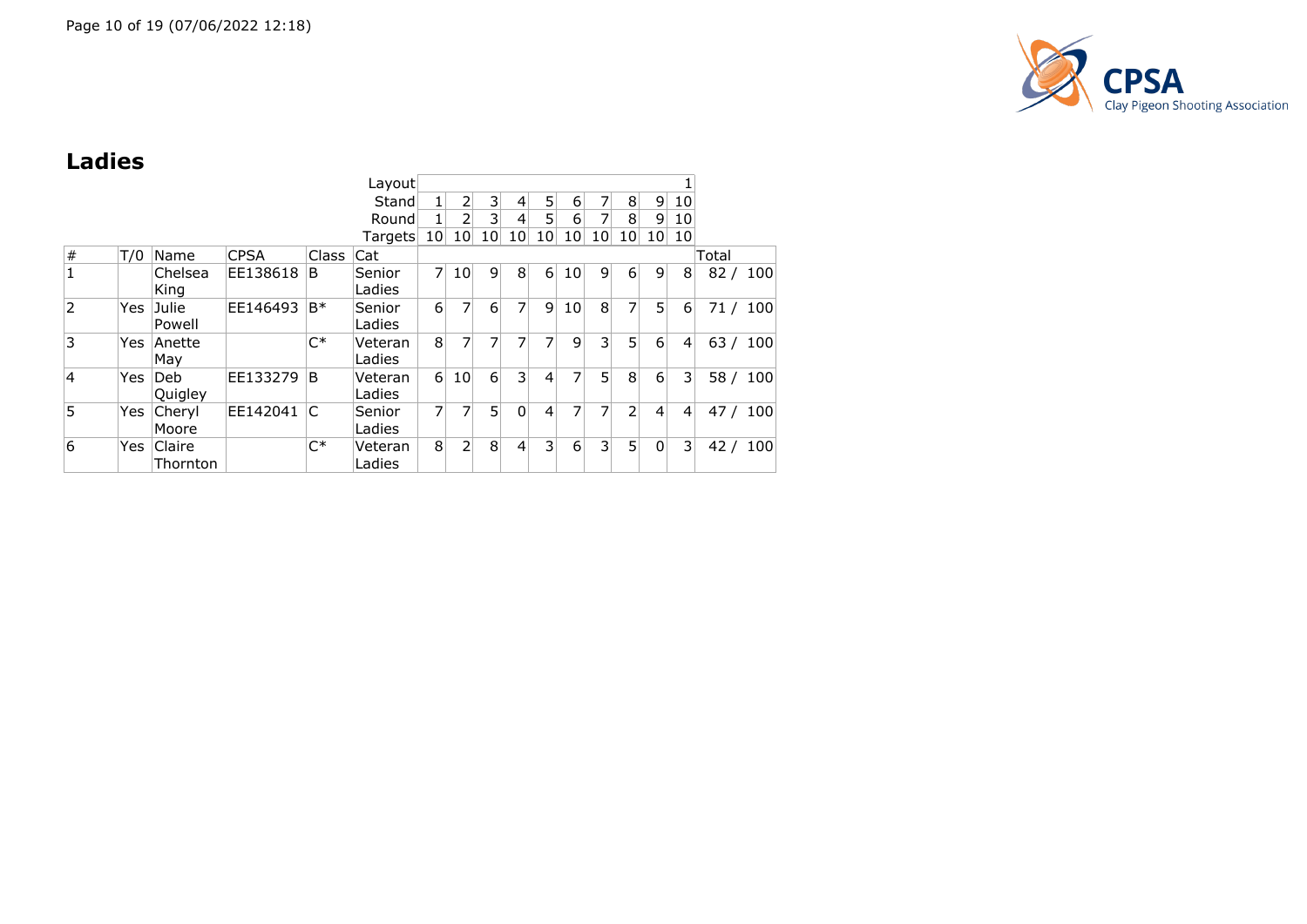

#### **Mens**

|              |     |                         |             |       | Layout          |                 |                |                |                         |                |                |                |                |    | 1  |       |          |
|--------------|-----|-------------------------|-------------|-------|-----------------|-----------------|----------------|----------------|-------------------------|----------------|----------------|----------------|----------------|----|----|-------|----------|
|              |     |                         |             |       | Stand           | 1               | $\frac{2}{2}$  | $\mathsf 3$    | $\overline{\mathbf{4}}$ | 5              | 6              | 7              | 8              | 9  | 10 |       |          |
|              |     |                         |             |       | Round           | $\mathbf{1}$    |                | $\overline{3}$ | $\overline{4}$          | 5              | 6              | $\overline{7}$ | $\overline{8}$ | 9  | 10 |       |          |
|              |     |                         |             |       | Targets         | 10 <sup>1</sup> | 10             | 10             | 10                      | 10             | 10             | 10             | 10             | 10 | 10 |       |          |
| $\#$         | T/0 | Name                    | <b>CPSA</b> | Class | Cat             |                 |                |                |                         |                |                |                |                |    |    | Total |          |
| $\mathbf{1}$ |     | Mike<br><b>Bartlett</b> | EE124451    | AA    | Senior<br>Mens  | 10              | 10             | 9              | 9                       | 10             | 10             | 10             | 10             | 10 | 10 | 98 /  | 100      |
| $2 =$        |     | <b>Bob</b><br>Harknett  | EE127351    | AA    | Senior<br>Mens  | 10              | 10             | 10             | 8                       | $\overline{9}$ | 10             | 8              | 9              | 10 | 9  | 93/   | 100      |
| $2 =$        |     | Julian<br>Freeman       | EE86511     | AA    | Senior<br>Mens  | 9               | 10             | 9              | 8                       | 10             | 10             | 10             | $\mathsf{q}$   | 10 | 8  | 93/   | 100      |
| $2 =$        |     | Kirk Bridges EE114379   |             | AA*   | Senior<br>Mens  | 10              | 10             | 8              | $\overline{9}$          | 10             | $\overline{9}$ | 10             | 8              | 10 | 9  |       | 93 / 100 |
| $2 =$        |     | Max Tarr                | EE114154    | AA    | Senior<br>Mens  | 10              | 10             | 9              | 10                      | 10             | $\overline{9}$ | 10             | 8              | 10 | 7  | 93/   | 100      |
| 6            | Yes | Fred<br>Townsend        | EE93880     | AA    | Veteran<br>Mens | 10              | 9              | 10             | 8                       | 9              | 10             | 9              | 9              | 8  | 10 | 92/   | 100      |
| $7 =$        |     | Robert<br>Honour        | EE128554    | A     | Senior<br>Mens  | 10              | $\overline{9}$ | 9              | 10                      | 9              | 10             | 7              | 10             | 10 | 7  | 91/   | 100      |
| $7 =$        |     | Scott<br>Shuckford      | EE127437    | AA    | Senior<br>Mens  | 10              | 10             | 9              | 7                       | 9              | 10             | 10             | 9              | 9  | 8  | 91/   | 100      |
| $9 =$        | Yes | Tim Abbott              | EE126746    | B     | Senior<br>Mens  | $\mathbf{q}$    | 7              | 10             | 9                       | 10             | 8              | 8              | 9              | 10 | 10 | 90/   | 100      |
| $9 =$        |     | Wayne<br>Gibbard        | EE55548     | AA    | Senior<br>Mens  | 10              | 10             | $\mathsf{q}$   | 8                       | 10             | 9              | 7              | 8              | 10 | 9  | 90/   | 100      |
| $11 =$       |     | Richard<br>King         | EE24962     | AA    | Senior<br>Mens  | 9               | 10             | 9              | 8                       | $\overline{7}$ | 10             | 10             | 7              | 10 | 9  | 89/   | 100      |
| $11 =$       |     | Timothy<br>Richards     | EE110913    | A     | Senior<br>Mens  | 9               | 10             | 9              | $\overline{7}$          | 10             | 10             | 8              | 8              | 9  | 9  | 89/   | 100      |
| $13=$        |     | John<br>Broomfield      | EE95761     | A     | Senior<br>Mens  | 8               | 10             | 10             | 9                       | 9              | 8              | 10             | 7              | 10 | 7  | 88 /  | 100      |
| $13=$        |     | Keith Smith             | EE16608     | A     | Veteran<br>Mens | 10              | 10             | 9              | $\overline{4}$          | 8              | 10             | 10             | 8              | 10 | 9  | 88 /  | 100      |
| $13=$        |     | Kjetil<br>Bogstad       | EE142003    | AA    | Senior<br>Mens  | 10              | 9              | 10             | 7                       | 7              | 9              | 9              | 8              | 9  | 10 | 88 /  | 100      |
| $13 =$       |     | Oliver<br>Baylis        | EE127518    | A     | Senior<br>Mens  | 7               | 10             | 10             | 9                       | 8              | 8              | 8              | 9              | 10 | 9  | 88 /  | 100      |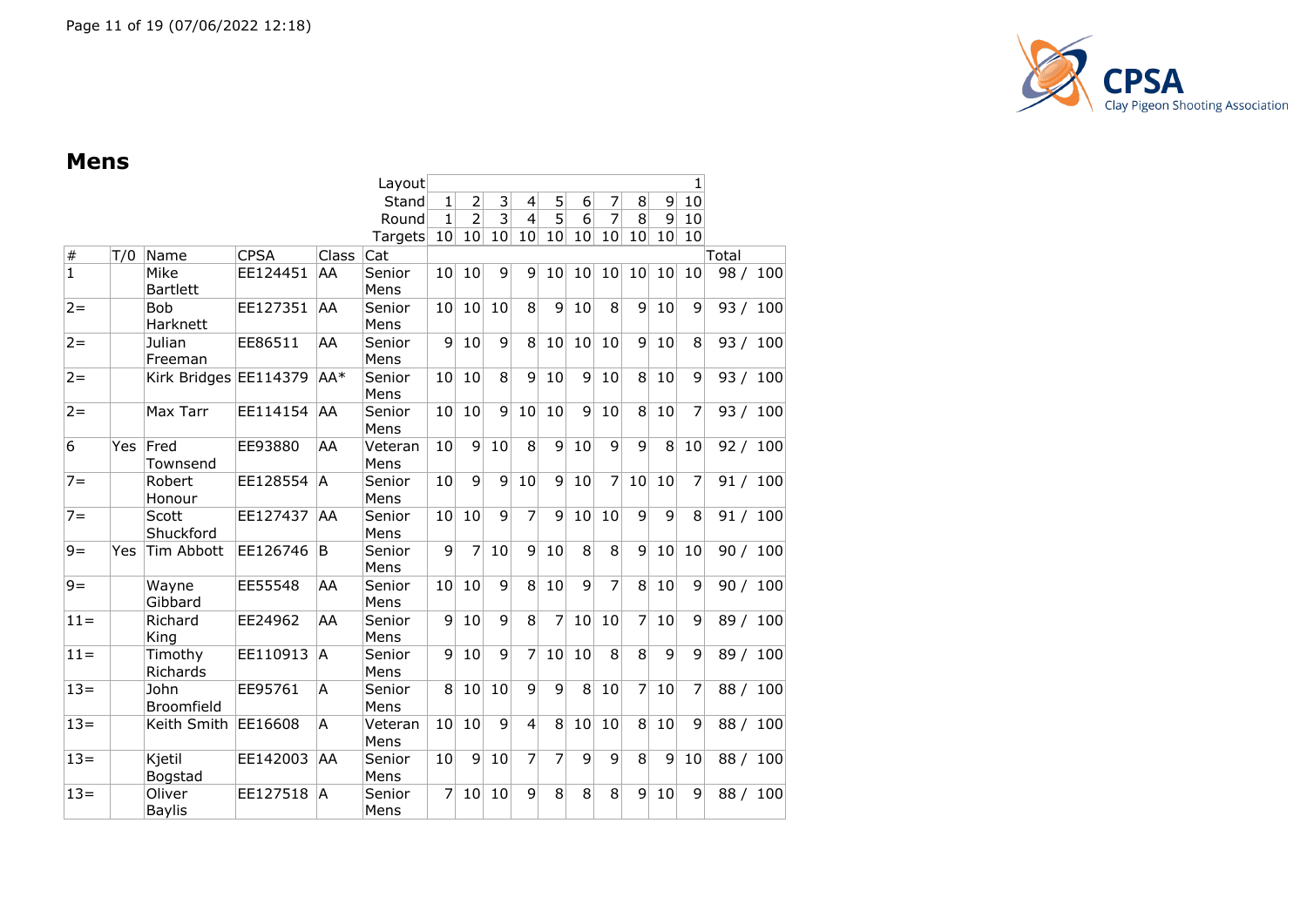

| $13 =$ | Yes        | Scott<br>Leonard      | EE128196 A |              | Senior<br>Mens  | $\vert 9 \vert$ | 7            | 9              | 9                | 6              | 10 <sup>1</sup> | 10             | 10             | 10             | 8              | 88 / 100 |     |
|--------|------------|-----------------------|------------|--------------|-----------------|-----------------|--------------|----------------|------------------|----------------|-----------------|----------------|----------------|----------------|----------------|----------|-----|
| $13 =$ |            | Steven Cox            | EE35370    | AA           | Senior<br>Mens  | 10              | 8            | $\mathsf{q}$   | 9                | 8              | 9               | 9              | 7              | 10             | $\mathsf{q}$   | 88 / 100 |     |
| 19     |            | Phil<br>Easeman       | EE91579    | AA           | Senior<br>Mens  | $\overline{7}$  | 10           | 10             | 5                | 8              | 8 <sup>1</sup>  | 10             | 9              | 10             | 9              | 86 / 100 |     |
| $20 =$ | Yes        | Martin<br>Ferrett     | EE22032    | A            | Senior<br>Mens  | $\vert$         | $\mathsf{q}$ | $\mathsf{q}$   | 10               | 9              | 10              | $\mathbf{q}$   | 6              | 8              | 6              | 85 / 100 |     |
| $20 =$ | Yes.       | Paul Rogers EE105290  |            | <sup>A</sup> | Veteran<br>Mens | 8 <sup>°</sup>  | 10           | 9              | 10               | 8              | 8               | 8              | $\overline{7}$ | 9              | 8              | 85 / 100 |     |
| $22 =$ |            | Cameron<br>Southam    | EE143702   | C            | Colt<br>Mens    | $\overline{9}$  | $\mathbf{q}$ | 9              | 10               | $\overline{7}$ | 10              | 8              | 5              | 10             | 7              | 84 / 100 |     |
| $22 =$ |            | Ernie<br>Hemmings     | EE112767   | B            | Veteran<br>Mens | $\vert 9 \vert$ | 9            | 8              | 7                | 5              | 10              | 9              | 9              | 8              | 10             | 84 / 100 |     |
| $22 =$ |            | Mark Wilson EE107452  |            | lB.          | Senior<br>Mens  | 8 <sup>1</sup>  | 8            | $\overline{7}$ | 9                | 8              | 10              | $\mathsf{q}$   | $\mathsf{q}$   | 10             | 6              | 84 / 100 |     |
| $25 =$ |            | Alex Jessett EE139674 |            | B            | Senior<br>Mens  | 8 <sup>1</sup>  | 7            | 8              | 9                | 9              | 10              | 9              | $\overline{7}$ | 9              | 7              | 83/100   |     |
| $25 =$ | Yes        | Andy Powell EE968     |            | B            | Senior<br>Mens  | $\vert 9 \vert$ | 9            | 7              | $6 \overline{6}$ | 10             | 10              | 8              | 7              | 9              | 8              | 83 / 100 |     |
| $25 =$ |            | Gary<br>Hamilton      | EE129927   | lA.          | Senior<br>Mens  | $\overline{9}$  | 8            | 8              | 8                | 10             | 8               | 8 <sup>1</sup> | 10             | 8              | 6              | 83 / 100 |     |
| $25 =$ |            | Louis<br>Hayter       | EE125991   | AA           | Senior<br>Mens  | 7               | $\mathbf{q}$ | 8 <sup>1</sup> | 9                | 9              | 10              | 9              | 7              | $\overline{7}$ | 8              | 83 / 100 |     |
| $25 =$ |            | Nick Selby            | EE140595   | IA.          | Senior<br>Mens  | 8 <sup>1</sup>  | 10           | 8              | $\overline{7}$   | $\overline{7}$ | 9               | 8 <sup>1</sup> | 10             | $\overline{9}$ | $\overline{7}$ | 83 / 100 |     |
| $25 =$ | <b>Yes</b> | Roger<br>Carter       | EE143000   | B            | Veteran<br>Mens | 10 <sup>1</sup> | 10           | 10             | 7                | 8              | 9               | 8              | 6              | 9              | 6              | 83 / 100 |     |
| $25=$  |            | Sean<br>Pritchard     | EE141090   | <sup>A</sup> | Senior<br>Mens  | $\mathbf{q}$    | 6            | 9              | 8                | 9              | 10              | 9              | 7              | $\mathsf{q}$   | 7              | 83 / 100 |     |
| 32     |            | Simon<br>Dutton       | EE143165   | B            | Senior<br>Mens  | 10              | 6            | $\overline{9}$ | $\overline{7}$   | 8              | 8               | $\vert$        | 10             | 6              | 9              | 82 / 100 |     |
| $33 =$ | Yes        | David Pryce EE61653   |            | A            | Veteran<br>Mens | 8 <sup>1</sup>  | 9            | 10             | $\overline{7}$   | 8              | 10              | 8              | 6              | 9              | 6              | 81 / 100 |     |
| $33 =$ |            | Joshua<br>Millar      | EE141988   | B            | Senior<br>Mens  | 10              | 9            | 9              | 10               | 10             | 8               | 5              | $\mathbf{1}$   | 10             | 9              | 81/      | 100 |
| $33 =$ |            | Matthew<br>Lawless    | EE143470   | B            | Senior<br>Mens  | 10              | 9            | $\overline{7}$ | 9                | 5              | $\overline{9}$  | 9              | 8              | 9              | 6              | 81 / 100 |     |
| 36     |            | Neil Padfield EE98578 |            | А            | Veteran<br>Mens |                 | 8 10         | 9              | 9                | 6              | 10              | $\mathsf{q}$   | 6              | 8              | 5              | 80 / 100 |     |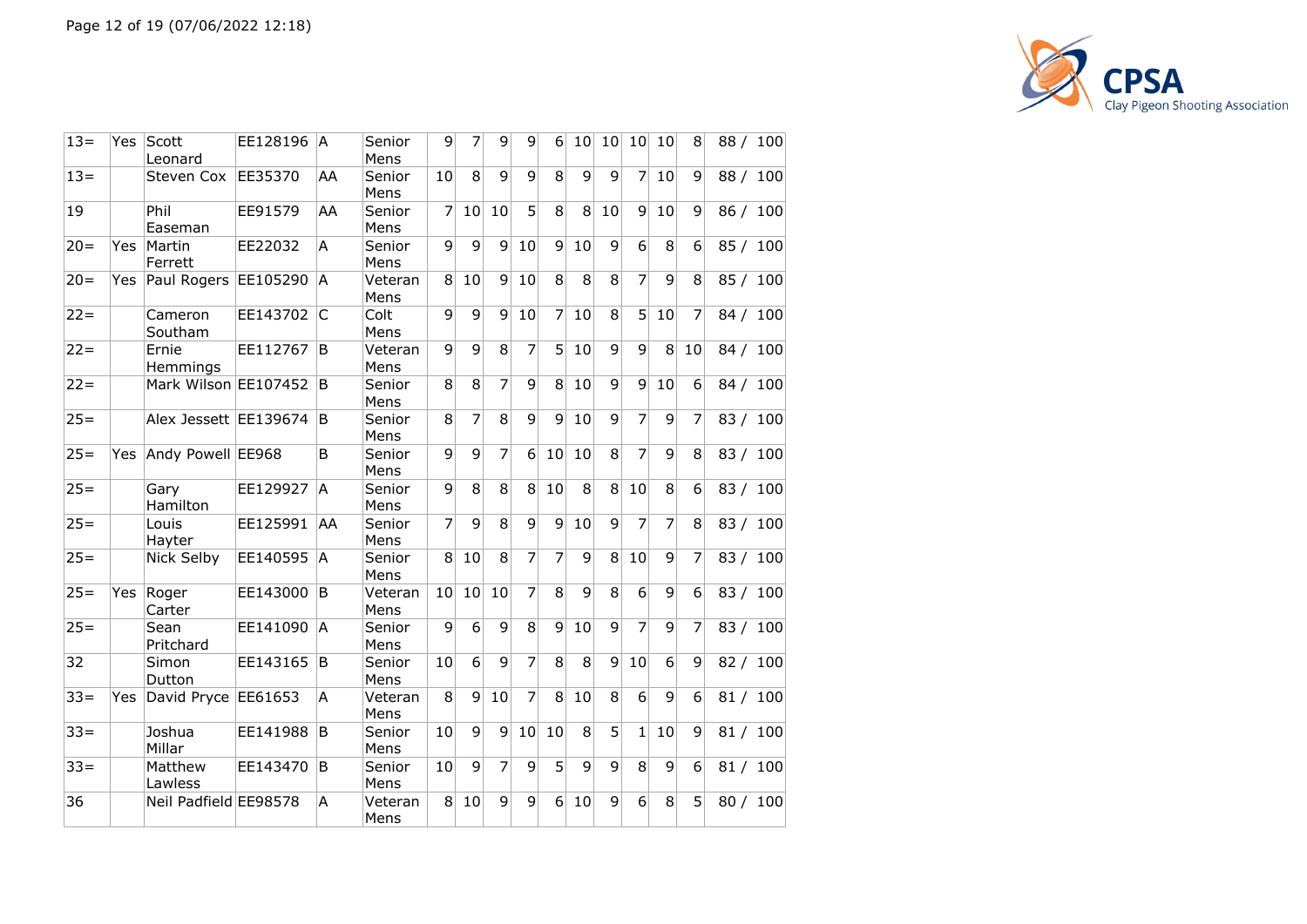

| $37 =$ |            | Yes Anthony<br>Pedley  | EE84851  | B            | Veteran<br>Mens | $6 \mid$        | 5            | 9            | 8              | 8              | 10             | 9              | 8                | 8              | 8                | 79 / 100 |     |
|--------|------------|------------------------|----------|--------------|-----------------|-----------------|--------------|--------------|----------------|----------------|----------------|----------------|------------------|----------------|------------------|----------|-----|
| $37 =$ | Yes        | James<br>Foster        | EE117379 | $\mathsf{C}$ | Senior<br>Mens  | 9               | 7            | 8            | 6              | 7              | 10             | 8              | 8                | 8              | 8                | 79 /     | 100 |
| $37 =$ |            | John Cutler            | EE136263 | B            | Veteran<br>Mens | 9               | 8            | 10           | 6              | 8              | 8              | $\overline{7}$ | 7                | 7              | 9                | 79 / 100 |     |
| $40=$  | Yes        | Chris<br>Collison      |          | $A^*$        | Veteran<br>Mens | $\overline{9}$  | 8            | 8            | 9              | 5              | $\overline{9}$ | 7              | 8                | 9              | $6 \overline{6}$ | 78 / 100 |     |
| $40=$  |            | Layne<br>Chisholm      | EE139968 | lA.          | Veteran<br>Mens | 8               | 8            | 7            | $\overline{7}$ | $\overline{7}$ | 10             | 8              | 9                | 9              | 5 <sup>1</sup>   | 78 /     | 100 |
| $42 =$ |            | Christopher<br>Wigmore | EE135318 | B            | Veteran<br>Mens | 10              | 9            | 7            | 6              | 7              | 9              | 9              | 9                | $\overline{7}$ | $\overline{4}$   | 77/      | 100 |
| $42 =$ |            | Michael<br>Williams    | EE133922 | B            | Veteran<br>Mens | 7               | 9            | 8            | $\overline{7}$ | 5              | $\overline{9}$ | 10             | 8                | 10             | 4                | 77/      | 100 |
| $44 =$ | <b>Yes</b> | Andy<br>Allaway        | EE140690 | B            | Senior<br>Mens  | 7               | 7            | 9            | $\overline{7}$ | 8              | 8              | 7              | 7                | 8              | 8                | 76/      | 100 |
| $44 =$ | Yes        | Graham<br>Hayes        |          | $A^*$        | Veteran<br>Mens | 8               | $\mathsf{q}$ | 6            | 6              | 7              | 9              | 9              | 7                | $\overline{7}$ | $\mathbf{8}$     | 76/      | 100 |
| 46     |            | Paul Walker            | EE117074 | C            | Veteran<br>Mens | 10              | 8            | 8            | 6              | 7              | 10             | 6              | 9                | $\overline{4}$ | $\overline{7}$   | 75/      | 100 |
| 47     | Yes.       | Richard<br>Dixon       | EE137639 | A            | Veteran<br>Mens | 7               | 6            | 6            | 7              | 7              | 8              | 10             | 7                | 10             | 6                | 74 / 100 |     |
| 48     |            | Roger<br>Hartland      | EE131152 | B            | Veteran<br>Mens | $\vert 9 \vert$ | 9            | 7            | 9              | $\overline{5}$ | 9              | 5              | $\overline{3}$   | 8              | 9                | 73/      | 100 |
| $49=$  | <b>Yes</b> | Ian Forbes             |          | $B*$         | Veteran<br>Mens | $\overline{6}$  | 8            | 8            | $\overline{7}$ | 6              | 8              | 10             | 8                | 6              | 5 <sup>1</sup>   | 72/      | 100 |
| $49=$  |            | Kevin Walsh EE106527   |          | B            | Veteran<br>Mens | 5               | 9            | 8            | 6              | 8              | 8              | 8              | $6 \overline{6}$ | $\overline{7}$ | 7                | 72 / 100 |     |
| $49 =$ | Yes        | Lyndon<br>Harper       | EE129594 | lC.          | Senior<br>Mens  | 7               | 7            | 8            | 8              | 8              | 7              | $\mathsf{q}$   | 4                | $\mathsf{q}$   | 5                | 72 / 100 |     |
| 52     | Yes        | <b>Ricky Davis</b>     | EE114593 | B            | Veteran<br>Mens | $6 \mid$        | 6            | 8            | 6              | 7              | 10             | $\overline{7}$ | 5                | 9              | 7                | 71/      | 100 |
| $53 =$ |            | Ian<br>Saunders        | EE143599 | B            | Senior<br>Mens  | 5               | 8            | 8            | 6              | 5              | $\overline{8}$ | 9              | 7                | $\overline{6}$ | $\mathbf{8}$     | 70/      | 100 |
| $53=$  | Yes        | Tom Dancer EE105838    |          | B            | Veteran<br>Mens | 8               | 8            | 8            | 7              | 9              | 6              | 7              | 5                | $\overline{7}$ | 5                | 70/      | 100 |
| 55     | Yes        | Trevor<br>Edden        | EE131850 | B            | Senior<br>Mens  | 7               | 7            | $\mathsf{q}$ | $\overline{4}$ | 6              | 10             | 4              | 7                | 9              | 6                | 69 / 100 |     |
| 56     |            | Marcus<br>Langford     | EE146517 | C            | Senior<br>Mens  | 7               | 4            | 9            | $\overline{4}$ | 8              | 9              | 6              | 3                | 9              | 9                | 68/      | 100 |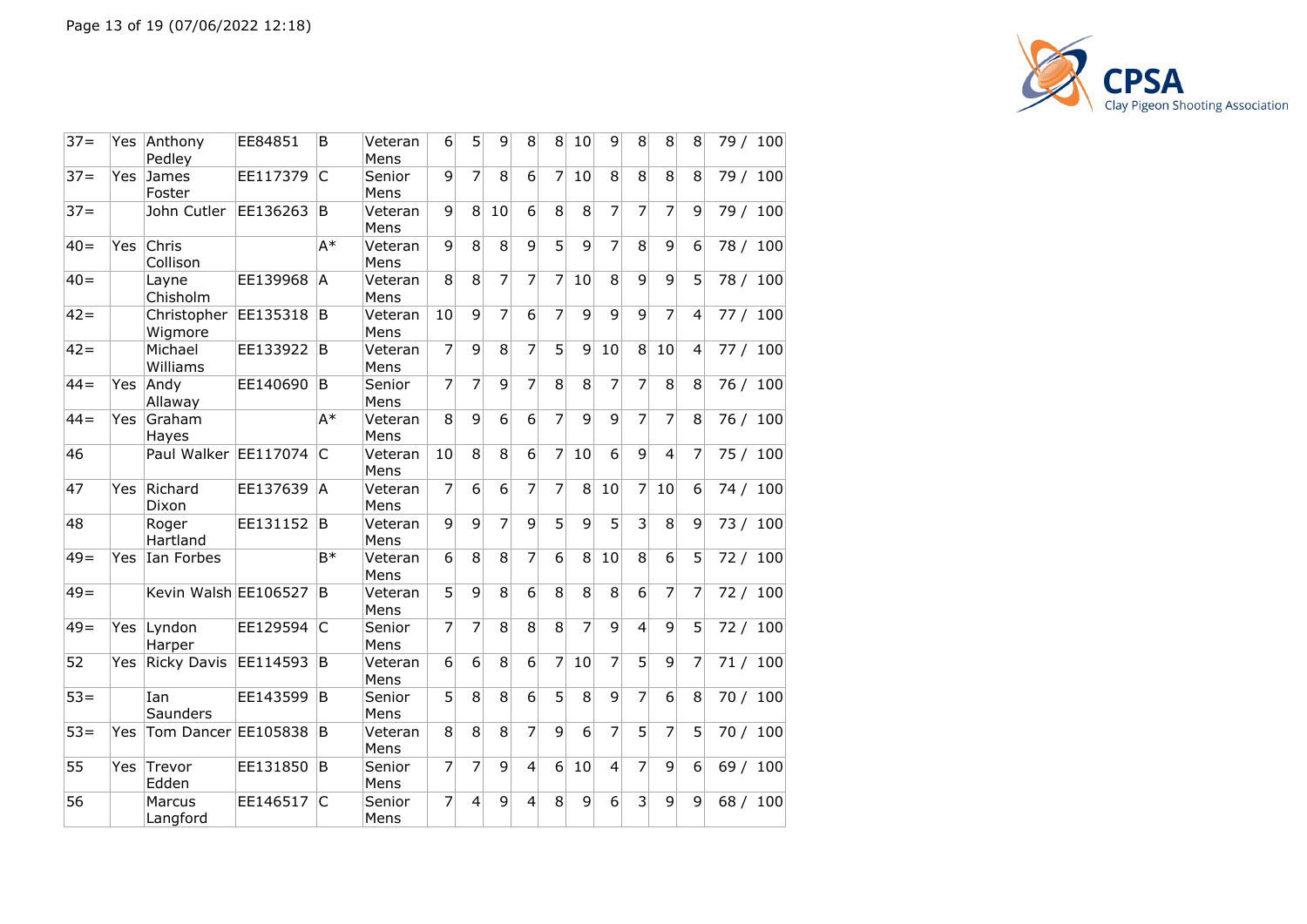

| 57     | Yes  | Simon<br>Cuthbert  | EE144084 | C              | Senior<br>Mens  | 7              | 5 | 9 | 8              | 5              | 6              | 8              | 6              | 5              | 8              | 67 / | 100 |
|--------|------|--------------------|----------|----------------|-----------------|----------------|---|---|----------------|----------------|----------------|----------------|----------------|----------------|----------------|------|-----|
| 58     |      | Jamie<br>Whitton   | EE131275 | B              | Senior<br>Mens  | 7              | 7 | 6 | 8              | 5              | 6              | 7              | $\overline{4}$ | 7              | 9              | 66/  | 100 |
| 59     | Yes  | Guy Rudd           | EE133800 | B              | Senior<br>Mens  | 9 <sup>1</sup> | 6 | 7 | $\overline{5}$ | 3              | 9              | 9              | 8              | 6              | 3              | 65/  | 100 |
| 60     | Yes. | Paul<br>Sawitzki   | EE132066 | B              | Veteran<br>Mens | $\overline{4}$ | 8 | 9 | 5              | $\mathbf{1}$   | 8              | 8              | 8              | $\mathsf{q}$   | $\overline{4}$ | 64/  | 100 |
| 61     | Yes  | <b>Nick Burns</b>  | EE137523 | A              | Senior<br>Mens  | $\overline{9}$ | 7 | 5 | 3              | 8              | $\mathbf{q}$   | 6              | 7              | 5              | 4              | 63/  | 100 |
| 62     |      | Paul Fox           | EE62465  | B              | Veteran<br>Mens | 5 <sup>1</sup> | 8 | 5 | 3              | 6              | 8              | 8              | $\overline{4}$ | 8              | 7              | 62/  | 100 |
| 63     | Yes  | Joe Blundell       |          | $\mathsf{C}^*$ | Veteran<br>Mens | 6              | 8 | 5 | 5              | 8              | 5              | 5              | 6              | 10             | 3              | 61/  | 100 |
| 64     | Yes  | Steve<br>Daniels   | EE144887 | C              | Veteran<br>Mens | 7              | 4 | 8 | 5              | 7              | 7              | 5              | 5              | $\overline{4}$ | 7              | 59 / | 100 |
| $65 =$ |      | Ben Gillam         | EE142849 | C              | Senior<br>Mens  | 3              | 7 | 7 | 6              | $\overline{4}$ | 7              | 6              | 3              | 9              | 6              | 58/  | 100 |
| $65 =$ |      | Mark<br>Johnson    |          | $C^*$          | Veteran<br>Mens | $\overline{7}$ | 6 | 5 | 6              | 6              | 9              | 5              | 7              | 1              | 6              | 58 / | 100 |
| $67 =$ |      | Gary Marsh         | EE118751 | C              | Veteran<br>Mens | 6              | 5 | 7 | $\overline{3}$ | $\overline{4}$ | 6              | 7              | 3              | $\overline{4}$ | 8              | 53/  | 100 |
| $67 =$ | Yes  | <b>Ricky Davis</b> | EE115946 | C              | Senior<br>Mens  | 6              | 7 | 5 | $\overline{2}$ | 5              | 8              | $\overline{4}$ | 9              | $\overline{2}$ | 5              | 53/  | 100 |
| 69     | Yes. | Steve<br>Roach     |          | $C^*$          | Veteran<br>Mens | 6              | 4 | 3 | 5 <sup>1</sup> | 7              | $\overline{4}$ | 7              | 6              | 8              | 2              | 52/  | 100 |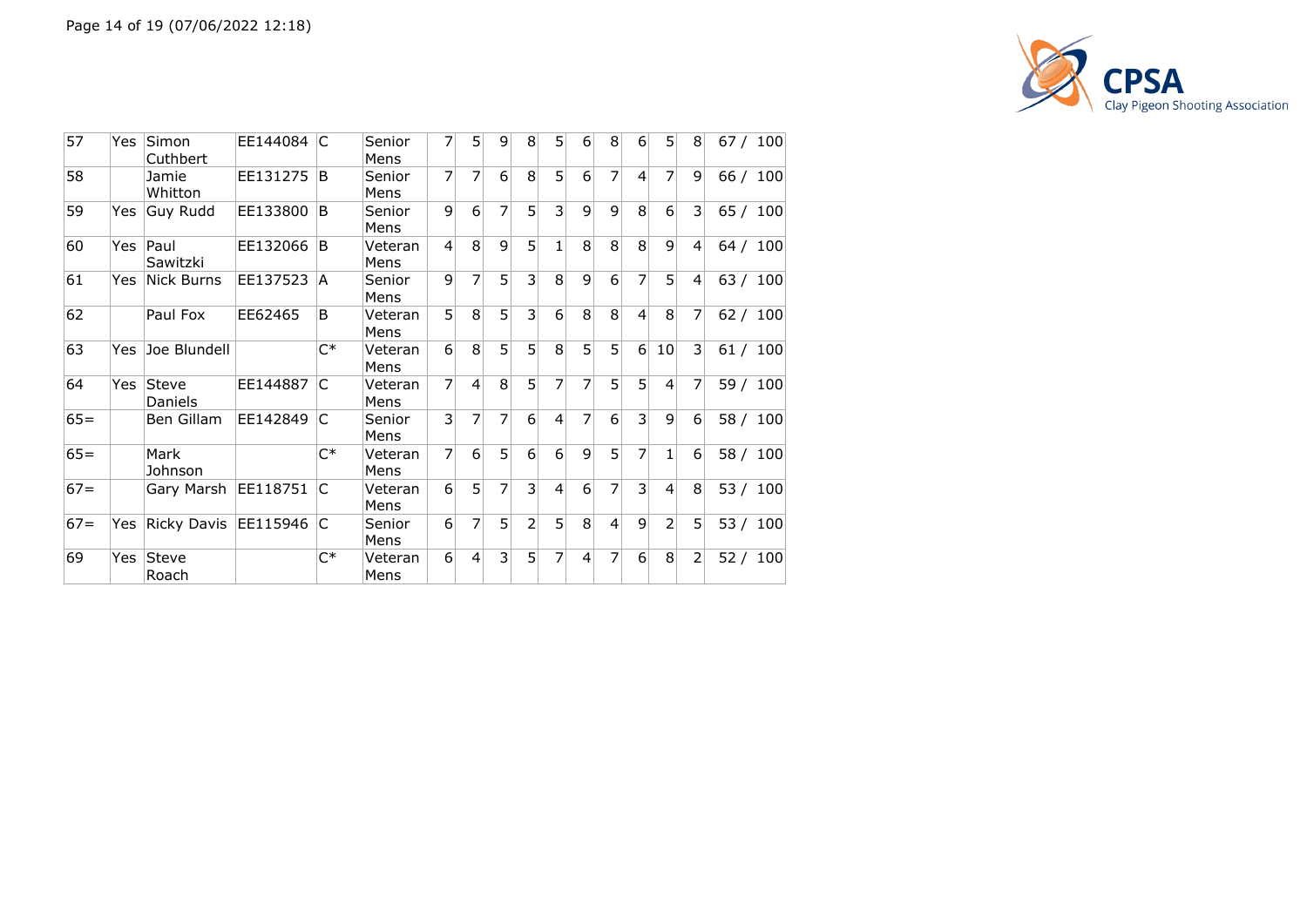

# **Senior**

|                |     |                               |             |       | Layout         |              |                |                         |                |                |                |                |                |                | 1              |       |     |
|----------------|-----|-------------------------------|-------------|-------|----------------|--------------|----------------|-------------------------|----------------|----------------|----------------|----------------|----------------|----------------|----------------|-------|-----|
|                |     |                               |             |       | Stand          | 1            | $\overline{2}$ | $\overline{\mathbf{3}}$ | 4              | 5 <sup>1</sup> | 6              | 7              | 8              | 9              | 10             |       |     |
|                |     |                               |             |       | Round          | $\mathbf{1}$ | $\overline{2}$ | $\overline{\mathbf{3}}$ | $\overline{4}$ | $\overline{5}$ | $\overline{6}$ | 7              | $\overline{8}$ | 9              | 10             |       |     |
|                |     |                               |             |       | Targets        | 10           | 10             | 10                      | 10             | 10             | 10             | 10             | 10             | 10             | 10             |       |     |
| $\#$           | T/0 | Name                          | <b>CPSA</b> | Class | Cat            |              |                |                         |                |                |                |                |                |                |                | Total |     |
| $\overline{1}$ |     | Mike<br><b>Bartlett</b>       | EE124451    | AA    | Senior<br>Mens | 10           | 10             | 9                       | 9              | 10             | 10             | 10             | 10             | 10             | 10             | 98/   | 100 |
| $2 =$          |     | Bob<br>Harknett               | EE127351    | AA    | Senior<br>Mens | 10           | 10             | 10                      | 8              | $\overline{9}$ | 10             | $\overline{8}$ | 9              | 10             | 9              | 93/   | 100 |
| $2 =$          |     | Julian<br>Freeman             | EE86511     | AA    | Senior<br>Mens | $\mathsf{Q}$ | 10             | 9                       | 8              | 10             | 10             | 10             | 9              | 10             | 8              | 93/   | 100 |
| $2 =$          |     | <b>Kirk</b><br><b>Bridges</b> | EE114379    | AA*   | Senior<br>Mens | 10           | 10             | $\overline{8}$          | $\overline{9}$ | 10             | 9              | 10             | 8              | 10             | 9              | 93/   | 100 |
| $2 =$          |     | Max Tarr                      | EE114154    | AA    | Senior<br>Mens | 10           | 10             | $\overline{9}$          | 10             | 10             | 9              | 10             | 8              | 10             | 7              | 93/   | 100 |
| $6 =$          |     | Robert<br>Honour              | EE128554    | A     | Senior<br>Mens | 10           | $\overline{9}$ | 9                       | 10             | $\overline{9}$ | 10             | 7              | 10             | 10             | 7              | 91/   | 100 |
| $6=$           |     | Scott<br>Shuckford            | EE127437    | AA    | Senior<br>Mens | 10           | 10             | 9                       | 7              | $\overline{9}$ | 10             | 10             | $\overline{9}$ | $\overline{9}$ | 8              | 91/   | 100 |
| $8 =$          | Yes | Tim Abbott EE126746           |             | B     | Senior<br>Mens | 9            | 7              | 10                      | 9              | 10             | 8              | 8              | 9              | 10             | 10             | 90/   | 100 |
| $8 =$          |     | Wayne<br>Gibbard              | EE55548     | AA    | Senior<br>Mens | 10           | 10             | 9                       | 8              | 10             | $\overline{9}$ | 7              | 8              | 10             | 9              | 90/   | 100 |
| $10 =$         |     | Richard<br>King               | EE24962     | AA    | Senior<br>Mens | 9            | 10             | 9                       | 8              | $\overline{7}$ | 10             | 10             | 7              | 10             | 9              | 89/   | 100 |
| $10 =$         |     | Timothy<br>Richards           | EE110913    | A     | Senior<br>Mens | 9            | 10             | 9                       | 7              | 10             | 10             | 8              | 8              | 9              | 9              | 89/   | 100 |
| $12 =$         |     | John<br>Broomfield            | EE95761     | A     | Senior<br>Mens | 8            | 10             | 10                      | $\overline{9}$ | $\overline{9}$ | 8              | 10             | $\overline{7}$ | 10             | 7              | 88/   | 100 |
| $12 =$         |     | Kjetil<br>Bogstad             | EE142003    | AA    | Senior<br>Mens | 10           | 9              | 10                      | 7              | 7              | 9              | $\overline{9}$ | $\overline{8}$ | 9              | 10             | 88/   | 100 |
| $12 =$         |     | Oliver<br><b>Baylis</b>       | EE127518    | A     | Senior<br>Mens | 7            | 10             | 10                      | 9              | 8              | 8              | 8              | 9              | 10             | $\overline{9}$ | 88 /  | 100 |
| $12 =$         | Yes | Scott<br>Leonard              | EE128196    | A     | Senior<br>Mens | 9            | $\overline{7}$ | 9                       | 9              | 6              | 10             | 10             | 10             | 10             | 8              | 88 /  | 100 |
| $12 =$         |     | Steven Cox EE35370            |             | AA    | Senior<br>Mens | 10           | 8              | 9                       | $\overline{9}$ | 8              | 9              | 9              | 7              | 10             | $\overline{9}$ | 88 /  | 100 |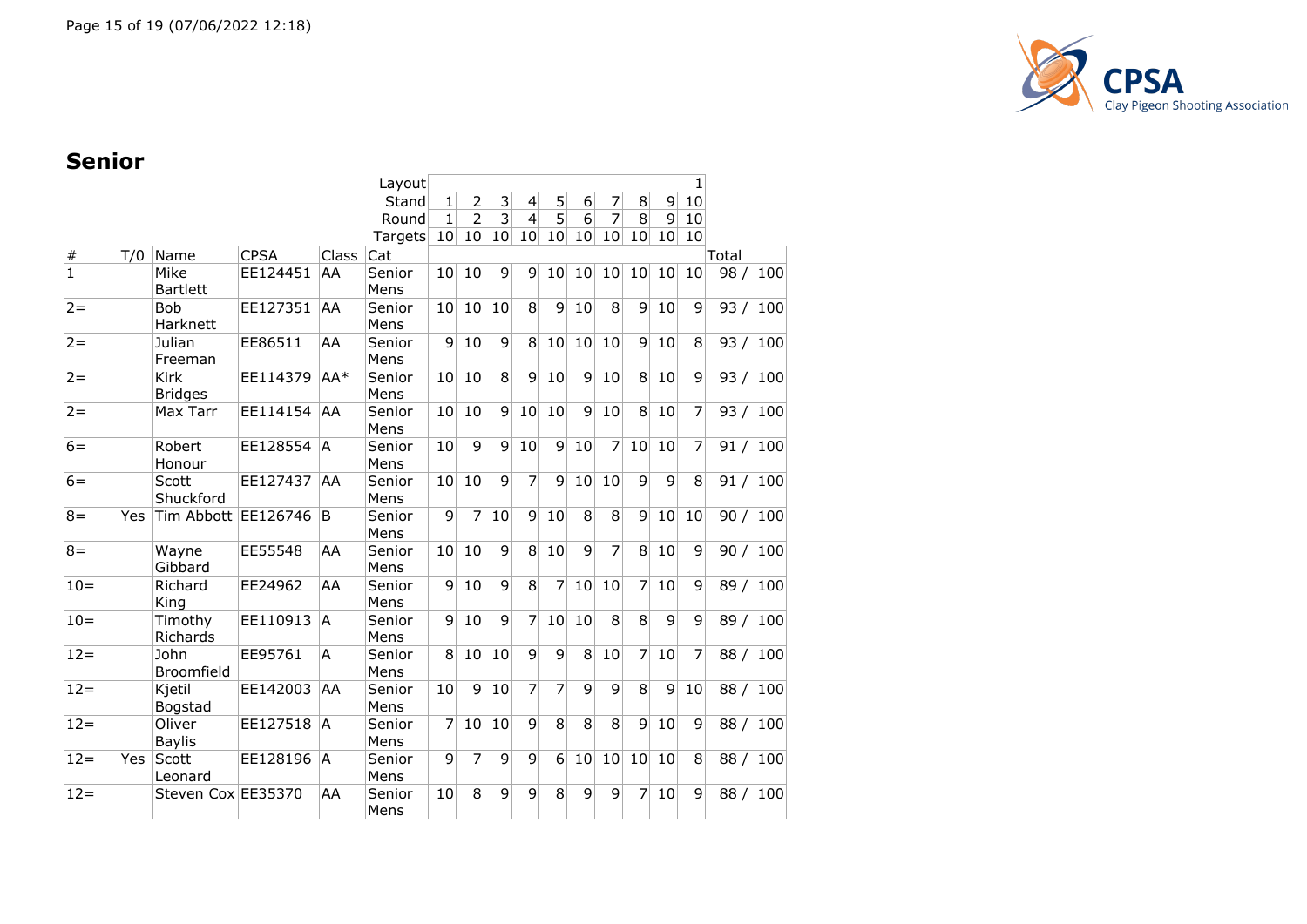

| 17     |            | Phil<br>Easeman        | EE91579  | AA        | Senior<br>Mens   | 7              | 10             | 10             | 5                       | 8                | 8              | 10             | 9               | 10              | 9              | 86 / 100   |
|--------|------------|------------------------|----------|-----------|------------------|----------------|----------------|----------------|-------------------------|------------------|----------------|----------------|-----------------|-----------------|----------------|------------|
| 18     | Yes        | Martin<br>Ferrett      | EE22032  | A         | Senior<br>Mens   | 9              | 9              | 9              | 10                      | $\overline{9}$   | 10             | $\mathbf{q}$   | 6               | 8               | 6              | 85 / 100   |
| 19     |            | Mark<br>Wilson         | EE107452 | ΙB        | Senior<br>Mens   | 8              | 8              | 7              | 9                       | 8 <sup>1</sup>   | 10             | $\mathbf{q}$   | 9               | 10              | 6              | 84 / 100   |
| $20=$  |            | Alex<br><b>Jessett</b> | EE139674 | <b>B</b>  | Senior<br>Mens   | 8              | $\overline{7}$ | 8              | 9                       | $\overline{9}$   | 10             | 9              | $\overline{7}$  | $\overline{9}$  | $\overline{7}$ | 83 / 100   |
| $20 =$ | <b>Yes</b> | Andy<br>Powell         | EE968    | B         | Senior<br>Mens   | 9              | 9              | $\overline{7}$ | 6                       | 10               | 10             | 8              | $\overline{7}$  | 9               | 8              | 83 / 100   |
| $20 =$ |            | Gary<br>Hamilton       | EE129927 | A         | Senior<br>Mens   | 9              | 8              | 8              | 8                       | 10               | 8              | 8              | 10              | 8               | 6              | 83 / 100   |
| $20 =$ |            | Louis<br>Hayter        | EE125991 | <b>AA</b> | Senior<br>Mens   | 7              | $\mathbf{q}$   | $\overline{8}$ | $\overline{9}$          | 9                | 10             | 9              | $\overline{7}$  | $\overline{7}$  | 8              | 83 / 100   |
| $20 =$ |            | Nick Selby             | EE140595 | A         | Senior<br>Mens   | 8              | 10             | 8              | $\overline{7}$          | $\overline{7}$   | 9              | 8              | 10              | 9               | $\overline{7}$ | 83 / 100   |
| $20 =$ |            | Sean<br>Pritchard      | EE141090 | A         | Senior<br>Mens   | 9              | 6              | 9              | 8                       | $\overline{9}$   | 10             | 9              | $\overline{7}$  | 9               | $\overline{7}$ | 83 / 100   |
| $26=$  |            | Chelsea<br>King        | EE138618 | <b>B</b>  | Senior<br>Ladies | $\overline{7}$ | 10             | 9              | 8                       | $6 \mid$         | 10             | 9              | $6\overline{6}$ | 9               | 8              | 82 / 100   |
| $26=$  |            | Simon<br>Dutton        | EE143165 | ΙB        | Senior<br>Mens   | 10             | 6              | 9              | $\overline{7}$          | 8                | 8              | $\mathbf{q}$   | 10              | $6\overline{6}$ | 9              | 82 / 100   |
| $28 =$ |            | Joshua<br>Millar       | EE141988 | <b>B</b>  | Senior<br>Mens   | 10             | $\overline{9}$ | 9              | 10                      | 10               | 8              | 5              | $\mathbf{1}$    | 10              | 9              | 81 / 100   |
| $28 =$ |            | Matthew<br>Lawless     | EE143470 | B         | Senior<br>Mens   | 10             | $\mathbf{9}$   | $\overline{7}$ | $\overline{9}$          | $\overline{5}$   | 9              | 9              | 8               | 9               | 6              | 81 / 100   |
| 30     | <b>Yes</b> | James<br>Foster        | EE117379 | IC        | Senior<br>Mens   | $\overline{9}$ | 7              | 8              | 6                       | $\overline{7}$   | 10             | 8              | 8               | 8               | 8              | 79 / 100   |
| 31     | <b>Yes</b> | Andy<br>Allaway        | EE140690 | ΙB        | Senior<br>Mens   | $\overline{7}$ | $\overline{7}$ | 9              | $\overline{7}$          | 8                | 8              | $\overline{7}$ | $\overline{7}$  | 8               | 8              | 76 / 100   |
| 32     | Yes        | Lyndon<br>Harper       | EE129594 | C         | Senior<br>Mens   | $\overline{7}$ | $\overline{7}$ | 8              | 8                       | 8                | 7              | 9              | $\overline{4}$  | 9               | 5              | 72 / 100   |
| 33     | <b>Yes</b> | Julie Powell EE146493  |          | B*        | Senior<br>Ladies | 6              | $\overline{7}$ | 6              | $\overline{7}$          | $\overline{9}$   | 10             | 8              | $\overline{7}$  | 5               | 6              | 71/<br>100 |
| 34     |            | <b>Tan</b><br>Saunders | EE143599 | B         | Senior<br>Mens   | 5              | 8              | 8              | 6                       | 5                | 8              | 9              | 7               | 6               | 8              | 70 / 100   |
| 35     | Yes        | Trevor<br>Edden        | EE131850 | B         | Senior<br>Mens   | $\overline{7}$ | 7              | 9              | $\overline{\mathbf{4}}$ | $6 \overline{6}$ | 10             | 4              | $\overline{7}$  | 9               | 6              | 69 / 100   |
| 36     |            | Marcus<br>Langford     | EE146517 | IC        | Senior<br>Mens   | 7              | $\overline{4}$ | 9              | $\overline{\mathbf{4}}$ | 8                | $\overline{9}$ | 6              | $\overline{3}$  | $\overline{9}$  | 9              | 68 / 100   |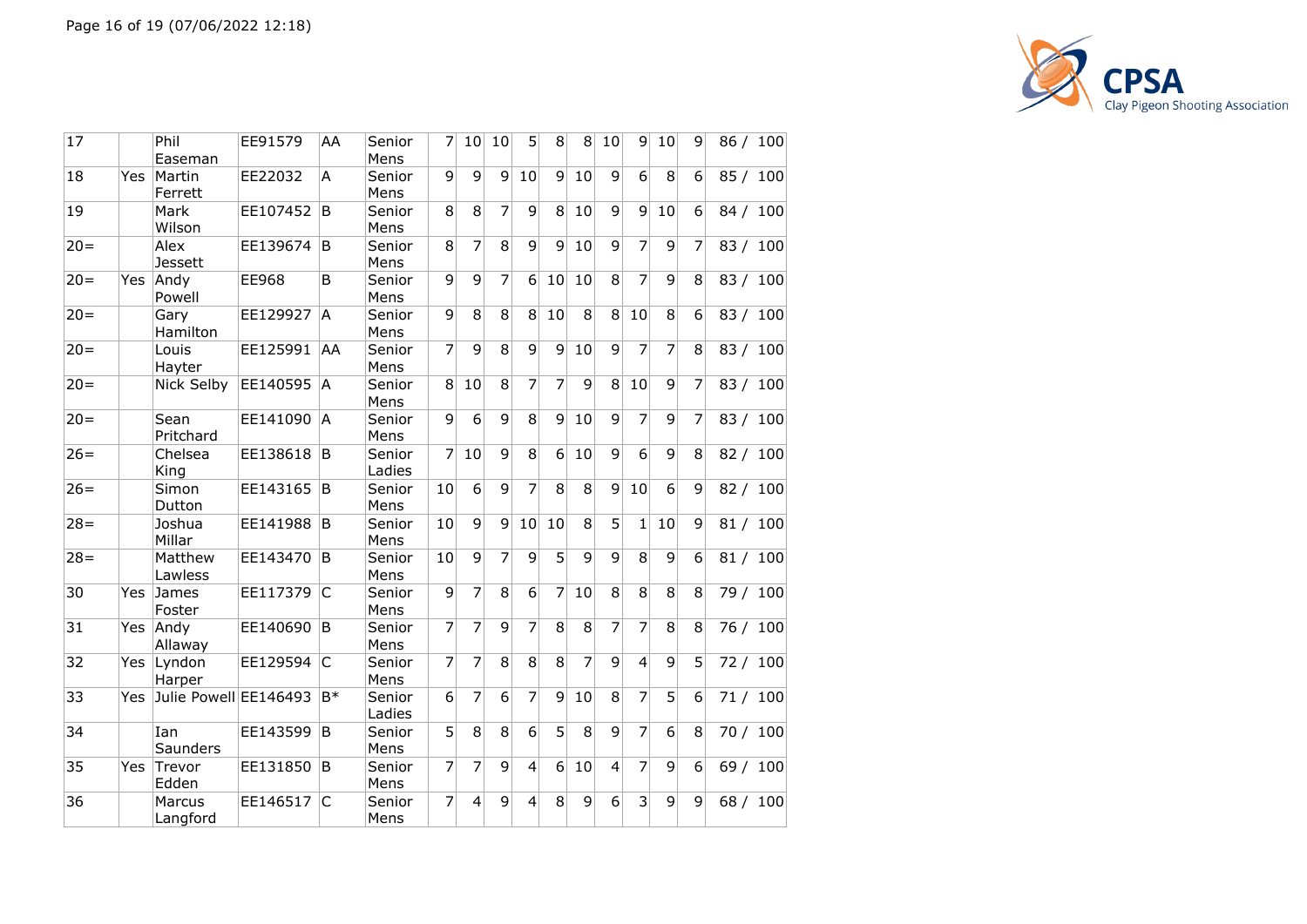

| 37 |     | Yes Simon<br>Cuthbert | EE144084 | IC  | Senior<br>Mens   | 71             | 5 | 9 | 8 | 5              | 6 | 8 | 6 | 5 <sup>1</sup> | 8 | 67<br>100  |
|----|-----|-----------------------|----------|-----|------------------|----------------|---|---|---|----------------|---|---|---|----------------|---|------------|
| 38 |     | Jamie<br>Whitton      | EE131275 | IB. | Senior<br>Mens   | 7              |   | 6 | 8 | 5.             | 6 | 7 | 4 |                | 9 | 66/<br>100 |
| 39 | Yes | Guy Rudd              | EE133800 | ΙB  | Senior<br>Mens   | 9              | 6 | ⇁ | 5 | 3 <sub>1</sub> | 9 | 9 | 8 | 6              | 3 | 65/<br>100 |
| 40 | Yes | Nick Burns            | EE137523 | ۱A  | Senior<br>Mens   | 9              |   | 5 | 3 | 8              | 9 | 6 | 7 | 5              | 4 | 63/<br>100 |
| 41 |     | Ben Gillam            | EE142849 | ΙC  | Senior<br>Mens   | 3 <sup>1</sup> |   | ⇁ | 6 | 4              |   | 6 | 3 | 9              | 6 | 58/<br>100 |
| 42 | Yes | Ricky Davis EE115946  |          | ΙC  | Senior<br>Mens   | 6              |   | 5 | 2 | 5              | 8 | 4 | 9 | $\mathcal{P}$  | 5 | 53/<br>100 |
| 43 | Yes | Cheryl<br>Moore       | EE142041 | C   | Senior<br>Ladies | $\overline{7}$ | 7 | 5 | 0 | 4              | 7 | 7 | 2 | 4              | 4 | 47<br>100  |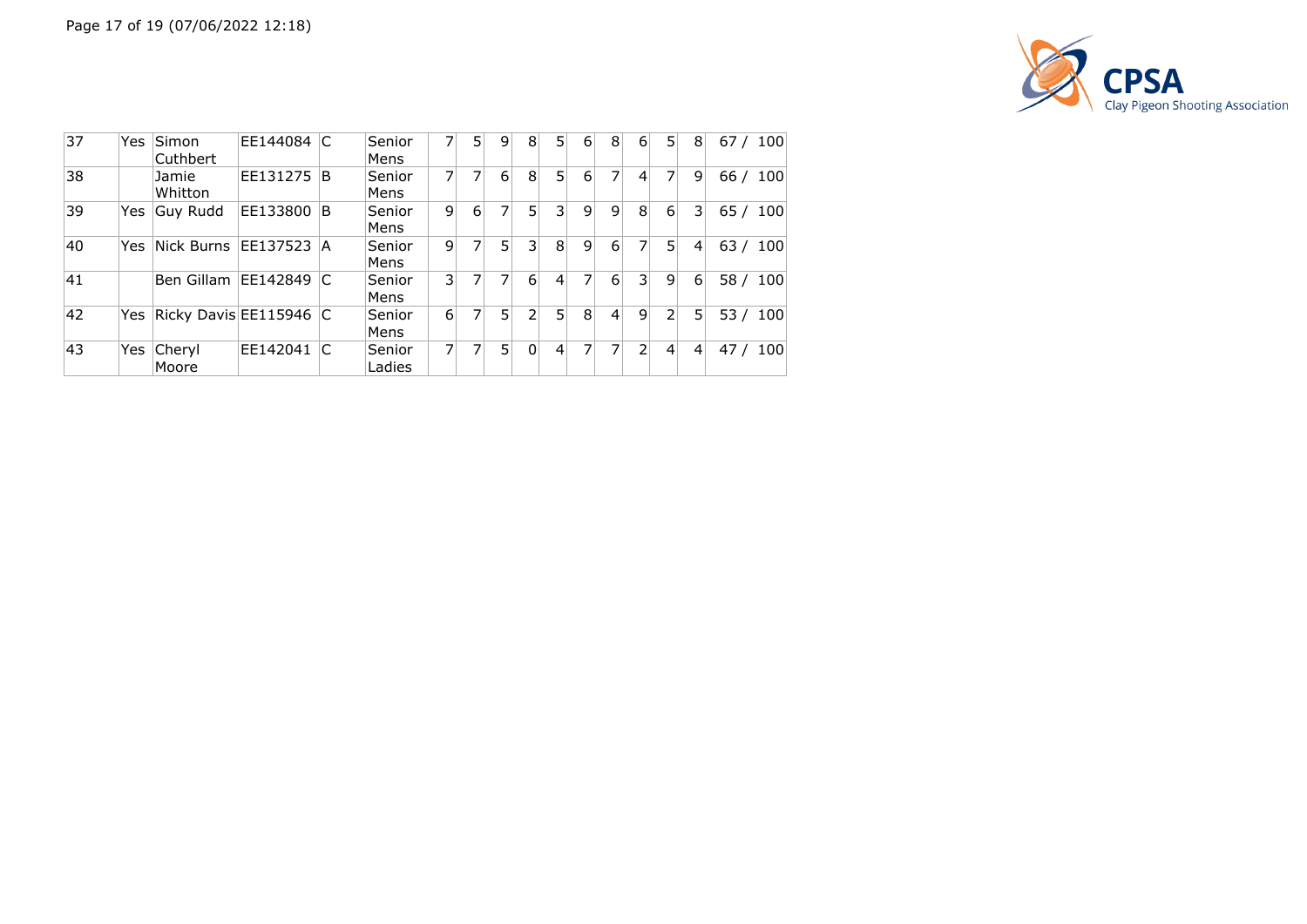

### **Veteran**

|                |            |                       |             |              | Layout          |                 |                |                |                 |                |    |                |                 |                          | ı              |       |          |
|----------------|------------|-----------------------|-------------|--------------|-----------------|-----------------|----------------|----------------|-----------------|----------------|----|----------------|-----------------|--------------------------|----------------|-------|----------|
|                |            |                       |             |              | Stand           | $\mathbf{1}$    | 2              | 3              | 4               | 5              | 6  | 7              | 8               | 9                        | 10             |       |          |
|                |            |                       |             |              | Round           | 1               | $\overline{2}$ | 3              | $\overline{4}$  | 5              | 6  | $\overline{7}$ | 8               | 9                        | 10             |       |          |
|                |            |                       |             |              | Targets         | 10 <sup>1</sup> | 10             | 10             | 10              | 10             | 10 | 10             | 10 <sup>1</sup> | 10 <sup>1</sup>          | 10             |       |          |
| $\#$           | T/0        | Name                  | <b>CPSA</b> | <b>Class</b> | Cat             |                 |                |                |                 |                |    |                |                 |                          |                | Total |          |
| $\overline{1}$ | <b>Yes</b> | Fred                  | EE93880     | AA           | Veteran         | 10              | 9              | 10             | 8               | 9              | 10 | 9              | 9               | 8                        | 10             | 92/   | 100      |
|                |            | Townsend              |             |              | Mens            |                 |                |                |                 |                |    |                |                 |                          |                |       |          |
| $\overline{2}$ |            | Keith Smith           | EE16608     | А            | Veteran         | 10              | 10             | 9              | $\overline{4}$  | 8              | 10 | 10             | 8               | 10                       | $\mathsf{q}$   | 88 /  | 100      |
|                |            |                       |             |              | Mens            |                 |                |                |                 |                |    |                |                 |                          |                |       |          |
| $\overline{3}$ | Yes        | Paul Rogers EE105290  |             | A            | Veteran<br>Mens | 8               | 10             | 9              | 10              | 8              | 8  | 8              | 7               | 9                        | 8              |       | 85 / 100 |
| $\overline{4}$ |            | Ernie                 | EE112767    | B            | Veteran         | 9               | 9              | $\overline{8}$ | 7               | 5              | 10 | $\overline{9}$ | $\overline{9}$  | $\overline{8}$           | 10             |       | 84 / 100 |
|                |            | Hemmings              |             |              | Mens            |                 |                |                |                 |                |    |                |                 |                          |                |       |          |
| 5              | Yes        | Roger                 | EE143000    | B            | Veteran         | 10              | 10             | 10             | 7               | 8              | 9  | 8              | 6               | 9                        | 6              |       | 83 / 100 |
|                |            | Carter                |             |              | Mens            |                 |                |                |                 |                |    |                |                 |                          |                |       |          |
| 6              | Yes        | David Pryce EE61653   |             | A            | Veteran<br>Mens | 8               | 9              | 10             | 7               | 8              | 10 | 8              | 6               | 9                        | 6              |       | 81 / 100 |
| 7              |            | Neil Padfield EE98578 |             | A            | Veteran         | 8               | 10             | $\overline{9}$ | 9               | 6              | 10 | 9              | 6               | 8                        | 5              |       | 80 / 100 |
|                |            |                       |             |              | Mens            |                 |                |                |                 |                |    |                |                 |                          |                |       |          |
| $8 =$          | Yes        | Anthony<br>Pedley     | EE84851     | B            | Veteran<br>Mens | 6               | 5              | 9              | 8               | 8              | 10 | 9              | 8               | 8                        | 8              |       | 79 / 100 |
| $8 =$          |            | John Cutler           | EE136263    | B            | Veteran         | 9               | 8              | 10             | 6               | 8              | 8  | 7              | 7               | 7                        | $\mathsf{q}$   |       | 79 / 100 |
|                |            |                       |             |              | Mens            |                 |                |                |                 |                |    |                |                 |                          |                |       |          |
| $10 =$         | <b>Yes</b> | Chris<br>Collison     |             | $A^*$        | Veteran<br>Mens | 9               | 8              | $\overline{8}$ | 9               | $\overline{5}$ | 9  | 7              | 8               | 9                        | 6              | 78 /  | 100      |
| $10 =$         |            | Layne                 | EE139968    | A            | Veteran         | 8               | 8              | $\overline{7}$ | 7               | 7              | 10 | 8              | 9               | 9                        | 5              | 78 /  | 100      |
|                |            | Chisholm              |             |              | Mens            |                 |                |                |                 |                |    |                |                 |                          |                |       |          |
| $12 =$         |            | Christopher           | EE135318    | B            | Veteran         | 10              | 9              | $\overline{7}$ | 6               | 7              | 9  | 9              | 9               | 7                        | 4              | 77/   | 100      |
|                |            | Wigmore               |             |              | Mens            |                 |                |                |                 |                |    |                |                 |                          |                |       |          |
| $12 =$         |            | Michael<br>Williams   | EE133922    | B            | Veteran<br>Mens | 7               | 9              | 8              | 7               | 5              | 9  | 10             | 8               | 10                       | $\overline{4}$ | 77/   | 100      |
| 14             | <b>Yes</b> | Graham                |             | $A^*$        | Veteran         | 8               | 9              | 6              | $6\overline{6}$ | 7              | 9  | 9              | 7               | 7                        | 8              |       | 76 / 100 |
|                |            | Hayes                 |             |              | Mens            |                 |                |                |                 |                |    |                |                 |                          |                |       |          |
| 15             |            | Paul Walker EE117074  |             | C            | Veteran         | 10              | 8              | 8              | 6               | 7              | 10 | 6              | 9               | $\overline{\mathcal{L}}$ | 7              |       | 75 / 100 |
|                |            |                       |             |              | Mens            |                 |                |                |                 |                |    |                |                 |                          |                |       |          |
| 16             | Yes        | Richard<br>Dixon      | EE137639    | A            | Veteran<br>Mens | $\overline{7}$  | 6              | 6              | 7               | 7              | 8  | 10             | 7               | 10                       | 6              |       | 74 / 100 |
|                |            |                       |             |              |                 |                 |                |                |                 |                |    |                |                 |                          |                |       |          |